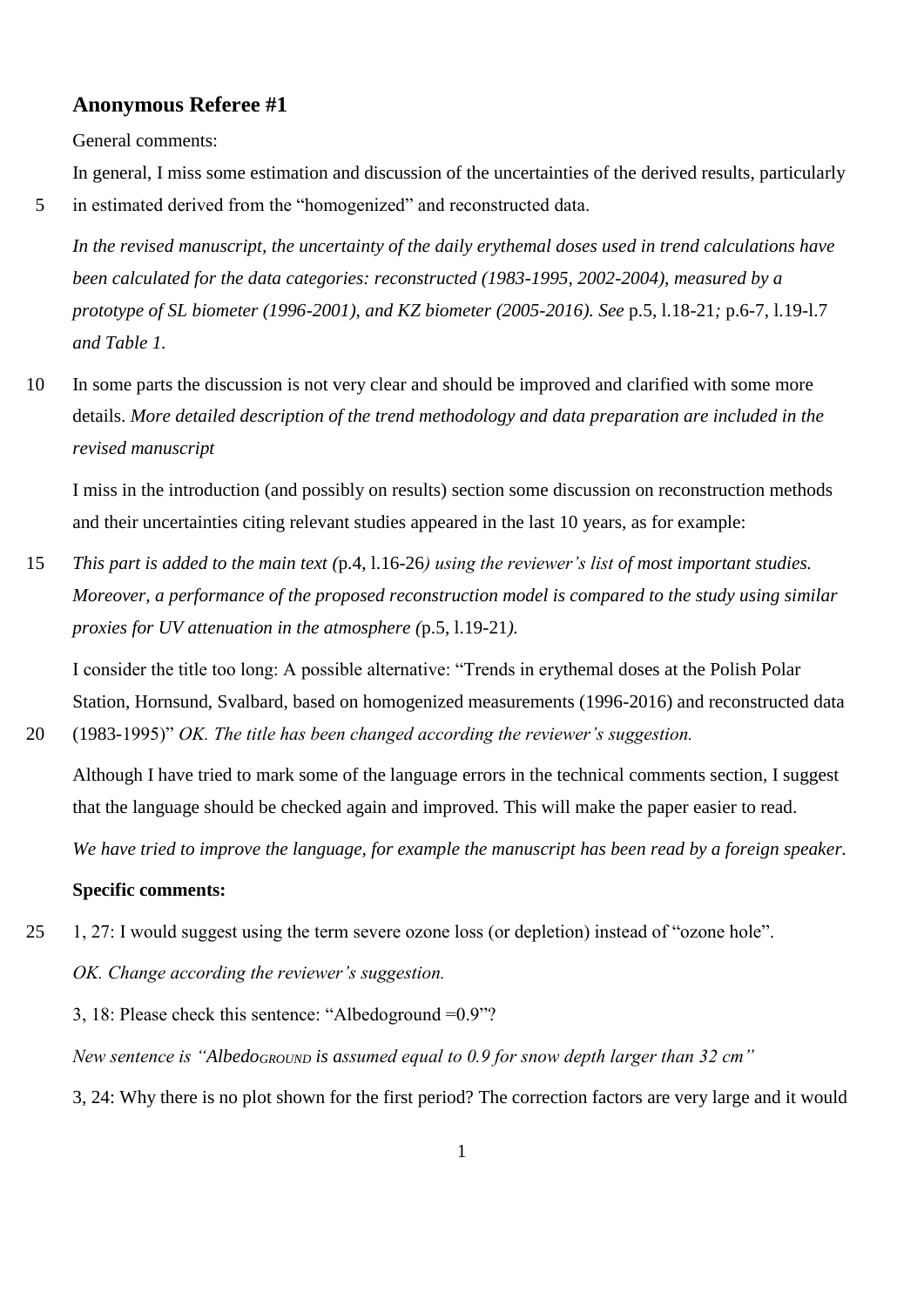be good to see them in a graph as for the second period, together with the respective standard deviations. Are there any indications in the literature for such rapid deterioration of the sensitivity of RB instruments in five years?

*New Figure 3 is added showing the instrument deterioration. In fact, the deterioration appeared much*  5 *smaller ~35% in the period 1996-2001. The previously mentioned deterioration rate (~250%) was erroneously calculated. WMO report (Instrument to Measure Solar Ultraviolet Radiation Part 2: Broadband Instruments Measuring Erythemally Weighted Solar Irradiance", WMO, Rep. No. 164, 2008) stated that the well maintained broadband instrument could lost its stability maximally up to 5% between yearly intercomparisons. Thus, the loss of about 10% per year after two years of stable*  10 *behavior (1996-1997) seems possible in a harsh polar environment.* p. 4, l.1-6*.*

3, 27: How large can be the effect of aerosols at that latitude? This can be estimated with the model for the extreme climatological aerosol data of the Cimel. Then it can be inferred whether aerosols are responsible for the differences, or simply the selection of clear-sky data at high SZAs during spring and autumn months.

- 15 *The extreme aerosols optical depth (AOD) for each month (March-September) are determined from 2.5 and 97.5 percentiles of the daily AOD values in selected month by Cimel measurements (2004-2016). These values are used in radiative model simulations to calculate the daily dose uncertainty due to unknown AOD in period prior Cimel measurements. Uncertainty (~7%) of the annual correction factor ACF for the period 1996-2007 is found. See* p.4, l.7-14*,* and Figure 4*.*
- 20 4, 2: I find too risky to relay the calculation of trends on data which come from an instrument with such large deterioration. Moreover, for such large year-to-year differences, monthly ACFs would have been

*In fact, the year-to-year deterioration appeared smaller that discussed in the previous manuscript. It is around ~9% per year, i.e. 9/12% per month. The yearly ACF is derived using mostly from April-June data (i.e. period with many cloudless days). Thus, the July, August, and September value could be* 

- 25 *underestimated of ~ 0.75%, 1.5%, and 2.25%, respectively, after application of the proposed yearly ACF. The trend calculation for each calendar month (March-September) is not affected by ACF changes within the year. Only the yearly trend could be affected. Taking into account a participation of monthly mean doses for these months in the yearly dose (i.e., 23%, 12%, 4% for July, August, and September, respectively, see new Table 1) it could be estimated that using the yearly ACF would*
- 30 *provide less than ~1% underestimation of the yearly dose. Thus, using yearly rate of the instrument deterioration instead of the monthly rate affects only slightly trend estimates of the yearly sums of erythemal daily doses..*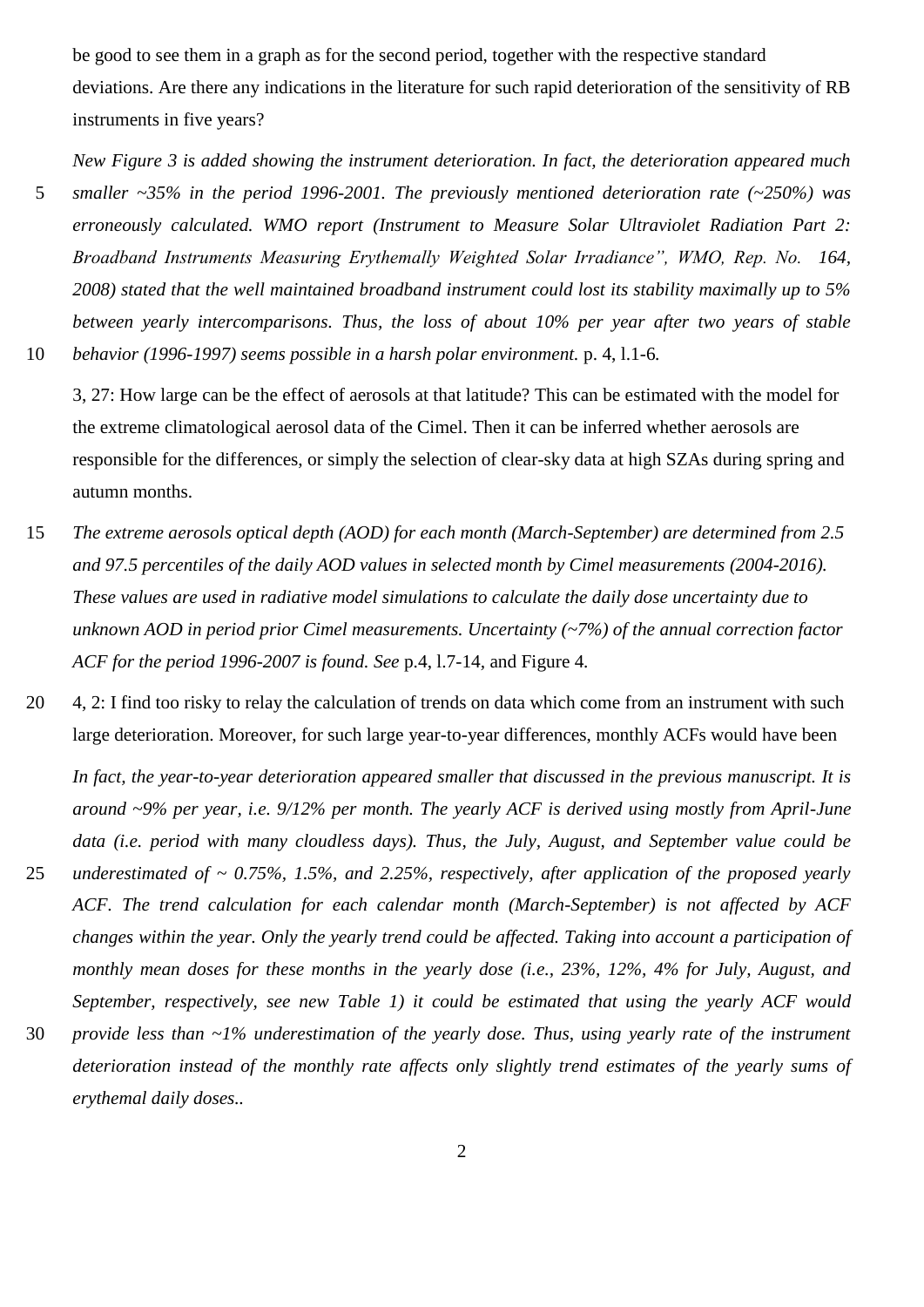4, 10: Please mention that by using daily averages for the proxies, it is assumed implicitly that any diurnal variation of erythemal irradiance due to these proxies is not taken into account. Of course, this adds to the uncertainty of the estimated daily doses.

*We discuss the problem in the revised paper:*

5 *"We have no variability of sunshine duration throughout a day. Using the daily values adds additional uncertainties to modeled values as a duration of clear-sky conditions near local noon is decisive for daily doses." p.5, l. 12-13*

4, 17: Please specify where the default aerosol optical depth of 0.16 is coming from.

*In the revised paper, we explain that "*

10 *"The same procedure was used for the first period (1996-2001) of the UV monitoring at Hornsund but constant aerosols of AOD at 340 nm equal to 0.16 was assumed. During that period there were no Cimel sunphotometer observations. Thus, for the 1996-2001 calibration, we select AOD value representing the mean AOD value found for the period 2004-2016"* p. 3, l.28-30.

4, 25-26: If model (3) explains less than half (45%) of the CMF variance then the reconstructed daily

15 doses by (2) should be very uncertain, despite the highly significant regression coefficients. Please elaborate on this in the text, because if the above argument is true, then the results presented later are questionable.

*We agree that the explained variability of the reconstructed data is low. However, the root mean square error of the reconstructed data of ~ 15% (see Table 1) is comparable with performance of previous* 

20 *reconstruction models (e.g. Lindfors et al., 2003 for Sodankyla, Rieder at al., 2008 for Sonnblick). Moreover, the proposed Monte-Carlo procedure to calculate the trend error takes into account the uncertainty of the reconstructed daily doses.* 

5, 21: I suggest drawing on these figures the linear regressions for the whole period and the observations period with different types of lines, to support the discussion of the linear trends.

25 *New Figure 6 is prepared and lines are drawn for the 1983-2016 and 1996-2016 periods.*

6, 2: Please mention whether the negative trends in April-May are statistically significant? *In the revised manuscript we have: "The statistically significant decline at 2σ level of about 1% /yr is revealed in May, June, and in the yearly sum for the observed 1996-2016 data (with the 2002-2004 gap)."* p.8, l.8-11*.*

30 6, 4: Please make clear that by "short period" you mean the period after 1996.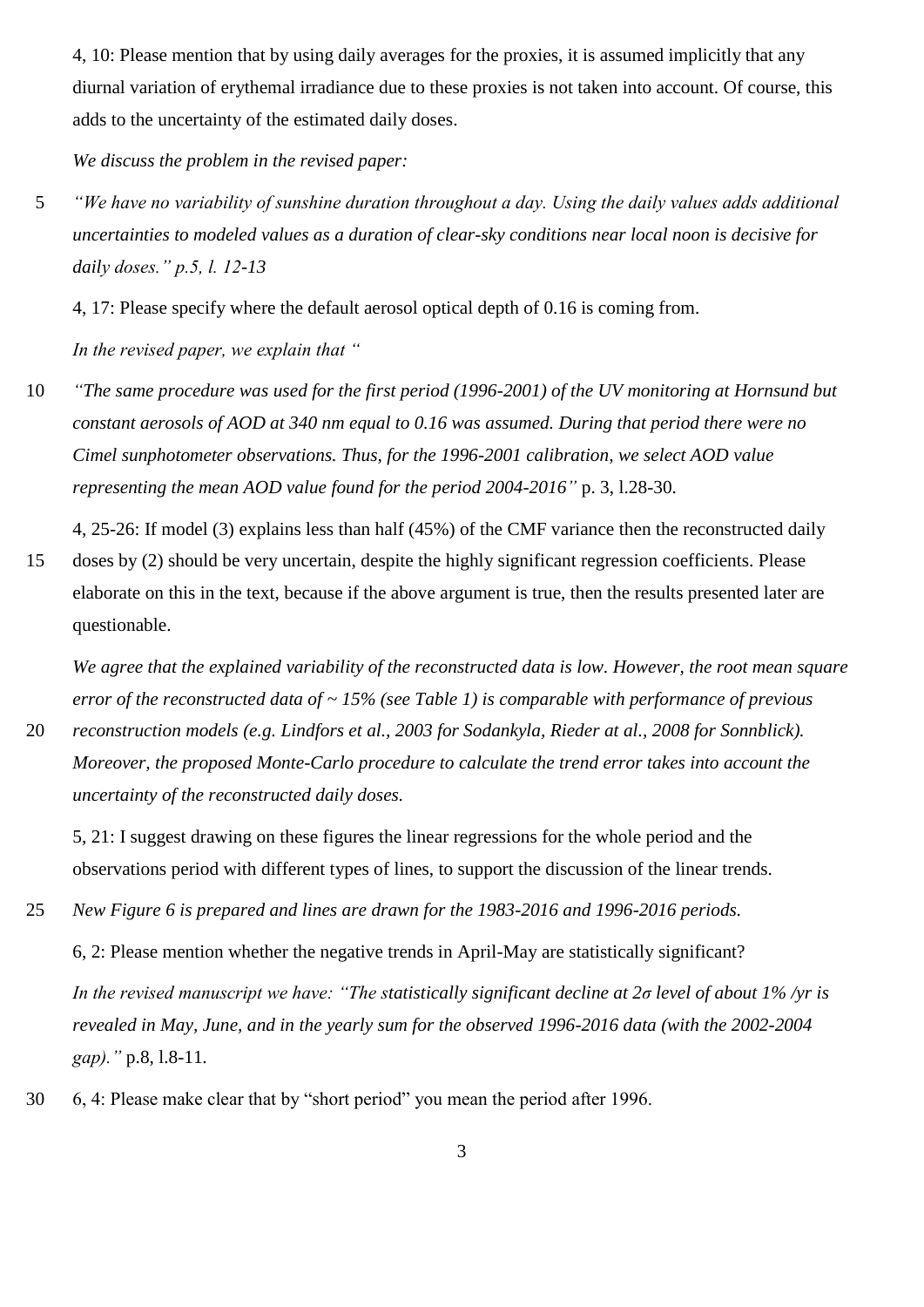### *It has been defined. See response to the previous (*6.2*) problem*.

6, 7: It is not clear how the weights were derived and used. Do I understand correctly that the total ozone data and the sun shine duration data were weighted with weights derived from the measured monthly erythemal doses? Moreover, is the yearly dose derived from the 12 months of only from March 5 to September? Please make this section clearer.

*In the revised paper the ozone effects are discussed using different approach without the above mentioned weighting. The daily doses from radiative model simulations for clear-sky conditions are used to calculate the yearly sum of the daily erythemal doses. The clear-sky data are compared with the original (modeled and measured) to discuss the cloud and ozone/albedo forcing of the UV.*

10 *The yearly sum of daily doses are taken from March-September data because of small intensity in UV radiation in February and October and polar night between end of October and mid February. p 7. l.22-24.*

6, 10: Isn't there a circular effect? The data used for the reconstruction were based on TUV calculations which used the measured total ozone, and were adjusted by the CMF which was derived by sunshine

15 duration to account for cloud effects. Therefore, FD\_TYD includes already the measured total ozone and the measured sunshine duration, and here it is regressed again against total ozone FD\_TO3 and the sunshine duration FD\_SUN\_DUR. Please explain and clarify the discussion if I got it wrongly.

*In the revised paper, the different method is proposed to search for clouds and ozone/albedo impact on UV. The results by radiative transfer model for clear-sky conditions are examined in the period 1983-* 20 *2016*. *Regression using FD\_TYD as a linear function of FD\_TO3 and FD\_SUN\_DUR has been* 

*rejected.*

6, 14-15: This statement (full ozone recovery in 2016) is a bit strong, as the data presented are weighted averages of ozone. As it is not clear (see previous comment) how the weights are derived and applied, this should be written more carefully.

25 *Problem of the ozone recovery is not discussed in the revised manuscript. We only say that*

*"The stratospheric ozone changes appear as less important driver of the UV long-term variability in the whole analyzed period. Figure 8 shows the long-term (1979-2016) pattern of the total ozone mean (using SBUV merged data) for the period May-August at Hornsund, Barrow, and Resolute, i.e. in the part of the year with naturally high UV radiation (~ 80% of total yearly sum). The ozone forcing on the* 

30 *surface UV at these sites appears weak (within the ± 1% range) since 1983 (i.e. at the beginning of the reconstructed data)."* p.9, l.16-22.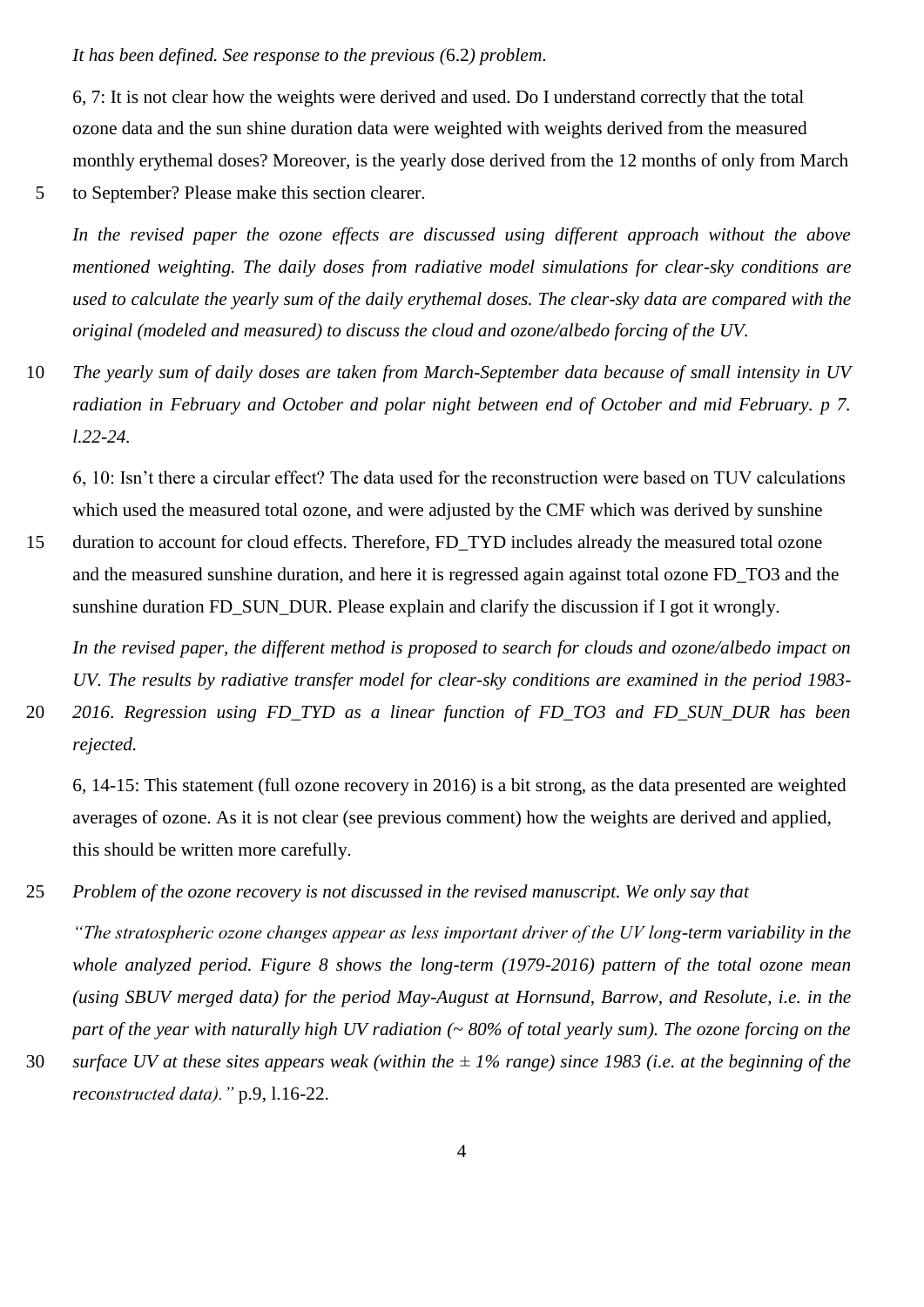7, 7: Please mention the statistical significance of the linear trends.

*We define significance of the trend in the revised paper: "The statistically significant decline at 2σ level of about -1% per year is revealed in May, June, and in the yearly sum for the observed 1996-2016 data (with the 2002-2004 gap). The trend analyses applied to the combined observed (1996-2001 & 2005-*

5 *2016) and reconstructed data (2002-2004) show statistically significant decline only in May of ~ - 1%/yr."* p.8, l.8-11.

17, 6: Please mention the type of filter used for the smoothing.

*We explain in the revised manuscript: "Figure 8. Smoothed time series (by LOWES smoother, Cleveland, 1979) of annual fractional deviations……."* p.22

10

## **Technical comments:**

*The reviewer suggestions (below) are included in the revised manuscript"*

- 4, 5-6: replace "a cloud cover" by "the cloud cover" and "a sunshine" by "the sunshine"
- 5, 3: Replace "models (2)" with "model (2)" (singular)
- 15 5, 25-27: replace "the trendless" by "a trendless", "the decrease/increase" by "a decrease/increase" and "the turning point" with "a turning point"
	- 5, 30: Replace "The" with "A"
	- 6, 1-2: Delete "The" (Negative trends  $+/-1\%$  ...)
	- 6, 13: Replace "provides" with "suggests"
- 20 6, 22: Replace "by the instrument sensitivity lost" with "by deterioration of the instrument's sensitivity" 11, 1: Specify what the bold numbers denote.
	- 14, 10 "monthly doses for the period"; use plural (periods)

# 25 **Anonymous Referee #2**

General comments: The use of sunshine duration and snow depth data for reconstructing long term time series of UV have also been used by other authors, e.g. Lindfors et al. I miss a more extensive reference list. The calibration constants shown in Figure 2, shows that the instrument used in the period after 2004

30 has been quite stable, considering the harsh environment. The older instrument shows very high annual drift (factor 2.5 over 5 years). I miss some uncertainty estimates for the measurements series and reconstructed time series.

*In fact, the instrument deterioration in the period 1996-2001 appeared much smaller about 35% (not*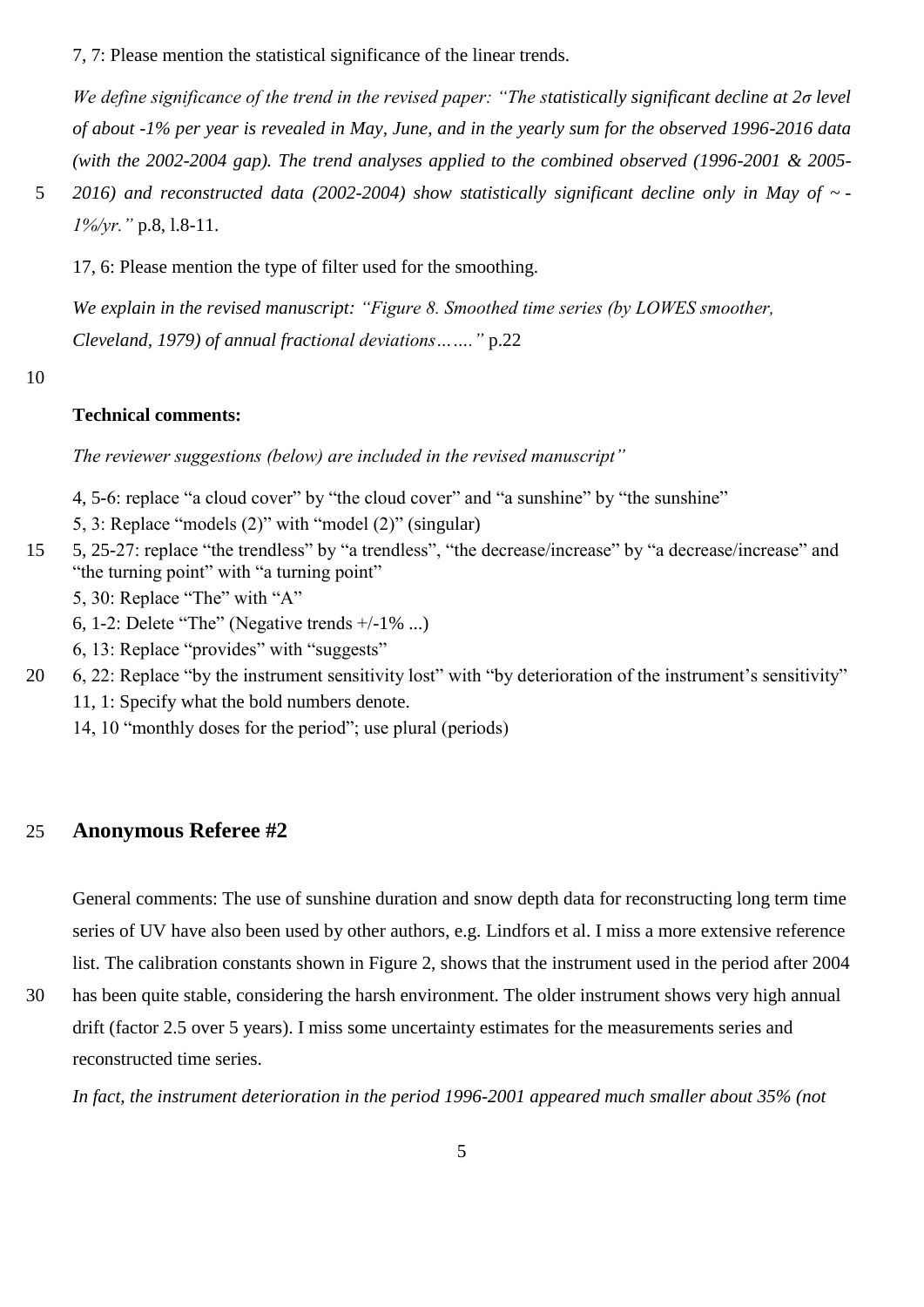*2.5 as it was previously mentioned). We add new Figure (new Fig. 3) showing the loss of instrument sensitivity in this period.*

*We discuss some important studies on the UV reconstruction models (the beginning of section 4). Moreover, a performance of the proposed reconstruction model is compared to the previous study*  5 *(Lindfors et al., 2003) using similar proxies for UV attenuation in the atmosphere.* 

*"The model setup is almost similar to that used by Lindords et al. (2003) for UV daily doses reconstruction for Sodankylä. However, our model provides RMS error ~15% for estimates of the daily erythemal dose. Lindords et al. (2003) found RMS error of ~23%."* p.5, 19-21.

A reference to Fig5.b is missing in the paper. *Figure 5 has been replaced by Fig.7., which illustrates* 

10 *changes if UV radiation due to combined ozone and albedo effects (simulation by radiative transfer model for clear sky conditions)*. We *think that new Figure illustrates better impact on cloudiness on surface UV at Hornsund*.

Figure 5b: If I have understood correctly, the curves in Figure 5b are showing the yearly deviation (residuals) from the mean for the whole period, which means that the two curves labelled "Observed"

- 15 and "Model" are showing the relative differences in yearly UV doses from their respective means. It would be interesting discussing the differences between real UV observations and modeled UV data. *There are not such curves in new Fig.7. Previous "modeled" curves were obtained with the regression model applied to the weighted data (Eq. 5 in the previous manuscript) that was criticized by the reviewers. The differences between the observed and modeled data (based on cloud modification factor*  20 *defined by Eq. 2) are shown in new Table 1.* p.13
- The curve labeled "Observed" is in fact a combination of reconstructed, and measured with gaps complemented with reconstructed UV data, for the whole period 1983-2016. A distinction would be appropriate, e.g. by changing the legend "Observed" to "Combined Observed and Modelled", or adding a curve with UV observations alone*. We decide to delete previous Fig.5 as it combined results of two*
- 25 *regression models (previous Eq.2 and Eq.5) and it was difficult to find out meaning of the modeled data. Moreover, the second model was not correctly defined and it was rejected.*

Otherwise, one may think the two curves were completely independent on each other. It would also be informative for a reader to see the fractions of the monthly or yearly doses that actually were based on measurements (and not substituted with modelled data). *The monthly and yearly doses in the 1996-2001* 

30 *and 2005-2015 periods are derived from almost every day UV measurements, so the gap existed only for period March 2002 up to April 2005*. *In the revised paper we calculated trends for both the 1996- 2016 time series with the data holes filled by the modeled data and for the time series comprising only observations.*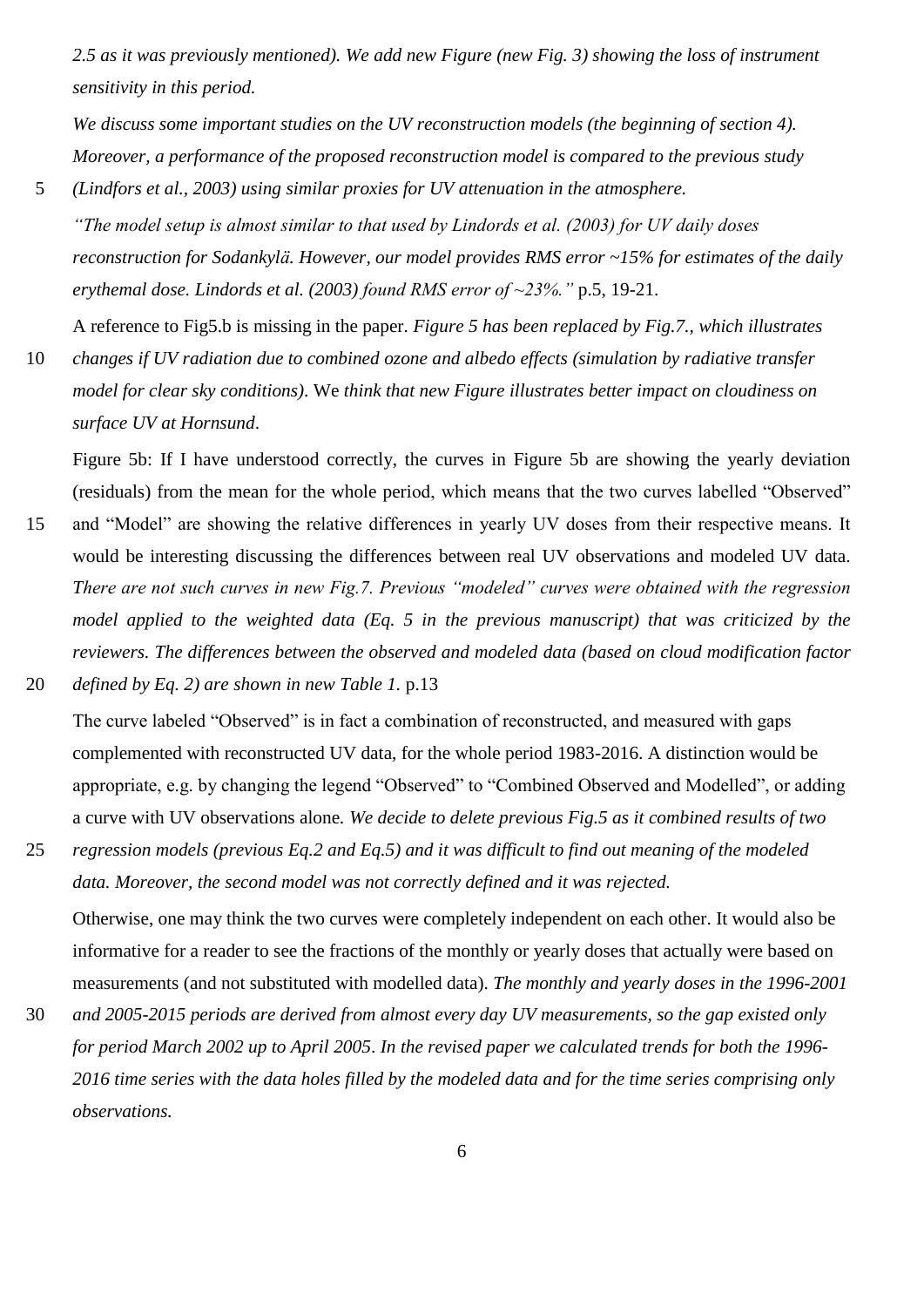Furthermore (figure 5b), it appears strange that the two curves labelled "Observed" and "Model" are distinctively different for periods where UV observation are missing (1983-1995 and 2002-2004), considering that both are modelled, taking the same input parameters. An explanation would be helpful for the reader. *The both curves were modeled by different models; previous Eq. 2 for cloud* 

5 *modification factor and previous Eq.5 for yearly sum of daily doses variability. We do not follow this concept in the revised paper. We explain the long-term cloud effects on surface UV in much simpler way.*

## Minor comments:

Page 1, line 27: "The ozone hole over the Arctic was observed only once in 2011" Even though the

10 ozone layer was record low in the Arctic in 2011, large negative anomalies in total ozone has happened before and after 2011, e.g. in winter 2016/17, see e.g. "State of the Climate 2016", section J: page S151- S154. http://www.ametsoc.net/sotc2016/Ch05\_Arctic.pdf. Please, consider a reformulation. *We add a statement according the reviewer's comment. "However, severe ozone losses appeared occasionally over the Arctic, e.g. in 2011 (Garcia, 2011; Bernhard et al., 2013) and in 2016* 

15 *(*[http://www.ametsoc.net/sotc2016/Ch05\\_Arctic.pdf\)](http://www.ametsoc.net/sotc2016/Ch05_Arctic.pdf))*."* p.1, l.25-28*.* 

Page 2, line 29-31: "During the two years of its operation …". A reader may first believe the instrument was operating only for two years. The meaning is likely rather "During 2006 and 2007 the instrument was calibrated. *We change the text according the reviewer's comment*. p.2, l 28-29.

Page 3 line 4: "Biometer" is normally associated with another brand of erythemal UV radiometers; the 20 Solar Light Co. UV-Biometer. Please, consider using the wording UV-radiometer instead, for all instances of "biometer". *"Biometer" has been replaced by "UV-radiometer" in the revised manuscript.* Page 3 line 18, There should likely be a comma instead of a dot (.) after ">32 cm*". OK. It has been removed.*

Section 5 Results and section 6 Discussion and Conclusion: Please, consider restructuring, or moving 25 overlapping information. Example: page 6 lines 1-5 is restated on page 7 lines 4-9.

*In the revised paper in section 7 (Discussion and Conclusion) we state that "The linear trend calculation by a standard least-squares fit applied to the measured (1996-2016 with the 2002-2004 gap) data shows statistically significant declining tendency in the monthly mean of daily doses (May and June), and in the yearly sum of the erythemal doses. However, such declining tendency are forced* 

30 *by two-three years of high positive fractional deviations of the erythemal doses around 2000."* p 9, l.7- 9*. We cut details of the trend (overlapping information) but focus on a source of such trend behavior.* Information on page 6-13 could be moved to the materials section.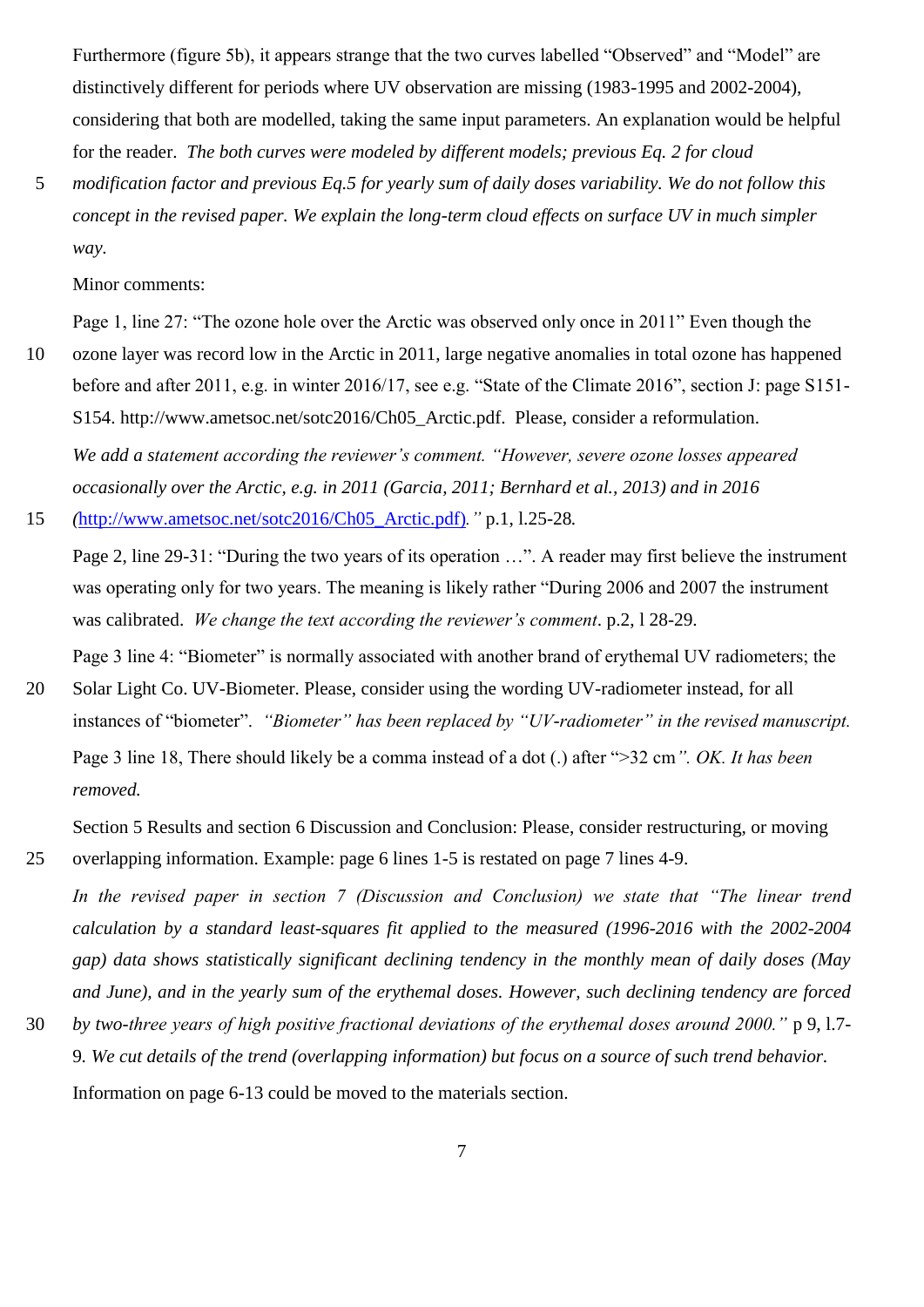*This part of text has been deleted as it concerns the models' results not used in the revised manuscript*. Information on page 6 lines 17-24 could be moved to the Discussions section. *OK. Now this part appears in the Discussion section.*

Page 7 line 14: Belsk should probably be Hornsund. *We change the text according the reviewer's*  5 *comment*.

Page 14, legend to Figure 3d:

"Monthly doses" are probably monthly mean daily doses. *We change the text according the reviewer's comment*.

#### 10

## **Anonymous Referee #3**

In general, I feel the paper could be strengthened by discussion of the uncertainties in the results. This

- 15 might require additional calculations that address sensitivities in the derived results to assumptions in the corrections. *The basic difference between the previous and revised manuscript is using a special Monte-Carlo procedure of generation hypothetical time series of daily erythemal doses accounting for various uncertainties for different data categories: reconstructed data, measured by the SL prototype, and measured by KZ instrument (see new section 5). The trend values are derived averaging sample of*
- 20 *linear slopes derived by a standard least-squares fit applied to each Monte-Carlo time series.* Uncertainty bars would be very beneficial for the trend analysis discussion. The discussion of the

The uncertainty bar appear in the revised manuscript (see new Fig. 6, p.20). Moreover, the model-

approach to homogenize the observed data for 20 years from the high-latitude station is of benefit.

*observation differences are shown in new Tab.1*. (p.13)

25 General comments on instrument correction/calibration:

I do not find in the discussion of the Annual Correction Factor, for the 5 year time period from 1996 to 2001, why the ACF value is so large and reaches a factor of 2.5 over five years. Is that a typical degree of instrument degradation for the Robertson-Berger UV meter? I also miss how sensitive the ACF value is to assumed AOD value of 0.16 and to assumption of no dependency on solar zenith angle.

30 *New Figure is added showing the instrument deterioration. In fact, the deterioration appeared much smaller ~35% in the period 1996-2001. The previously mentioned deterioration rate (~250%) was erroneously calculated. WMO report (Instrument to Measure Solar Ultraviolet Radiation Part 2: Broadband Instruments Measuring Erythemally Weighted Solar Irradiance", WMO, Rep. No. 164,*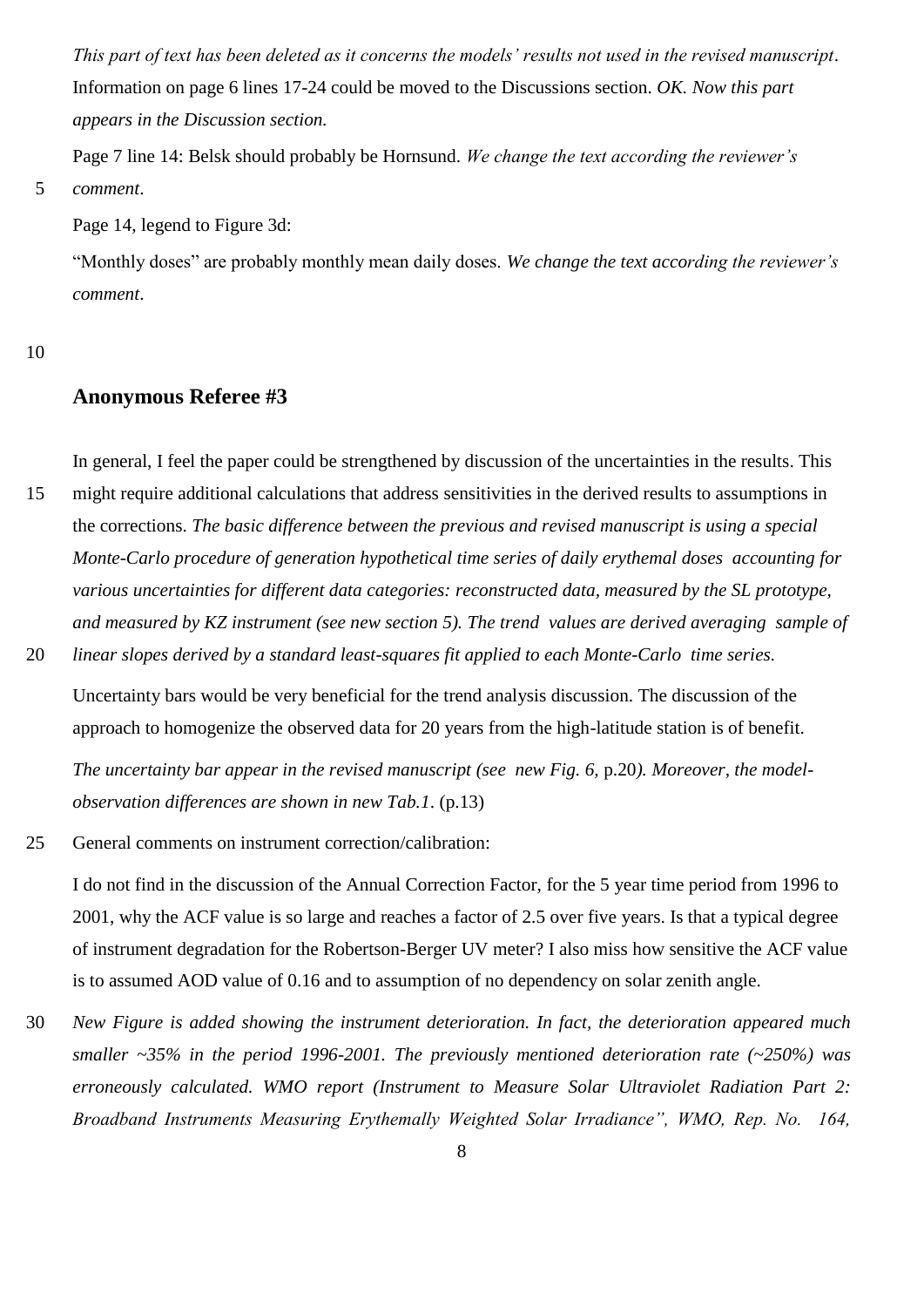*2008) stated that the well maintained broadband instrument could lost its stability maximally up to 5% between yearly intercomparisons. Thus, the loss of about 10 per year after two years of stable behavior (1996-1997) seems possible in a harsh polar environment.*

*The extreme aerosols optical depth (AOD) for each month (March-September) are determined from 2.5*  5 *and 97.5 percentiles of the daily AOD values in selected month by Cimel measurements (2004-2016). These values are used in radiative model simulations to calculate the daily dose uncertainty due to unknown AOD in period prior Cimel measurements. Uncertainty (~7%) of the annual correction factor ACF for the period 1996-2007 is found. See Figure 4.* p.18.

Additionally, please clarify what is the time period over which an assumed AOD of 0.16 is assumed: is 10 it 1996-2001 (p.3, l.30) or 2004-2014 (p.4, l.16).

*In the revised manuscript we explain that "… for the 1996-2001 calibration, we select AOD value representing the mean AOD value found for the period 2004-2016"* p.3., l 30*. We used this value also if there were no observations of AOD because of bad weather.*

*"daily observed aerosol optical depth (AOD) at 340 nm by the collocated Cimel sunphotometer or AOD*  15 *equal to 0.16, i.e., equal to long-term (2004-2016) monthly means of AOD at 340 nm, for days without CIMEL measurements " p.5, l. 9-10.*

I think more discussion of this result and the implication of the degree to which the trend analysis of the long-term record will be subsequently affected by derived ACF factor is required because there is an obvious knee-bone" around 2006 in the erythemal dosage time series in Figures 4 and 5b. A sensitivity

20 analysis to incremental changes in assumed AOD could be performed at the very least to provide some uncertainty around the ACF value. also I do not find if (and how) uncertainty in the ACF is propagated into the coefficients derived from the linear regression analysis.

*As mention before, the trend are calculated using a novel trend method accounting for data uncertainties depending on data collection periods: 1983-1995 for reconstructed data, 1996-2001 for* 

25 *the SL prototype, 2002-2004 for the reconstructed data, and since 2005 up to the end of data for KZ data..* 

An empirical factor, a function of sunshine duration, is applied to account for clouds. Clouds, due to their temporal and spatial variability, and changing optical properties as a function of low (predominantly water) and high (predominantly ice) altitude will be difficult to proxy model well.

30 *Previous paper shows that the combined cloud effects on UV could be parameterized using proxies and solar duration appeared one of possible proxies (see introduction to section 4).*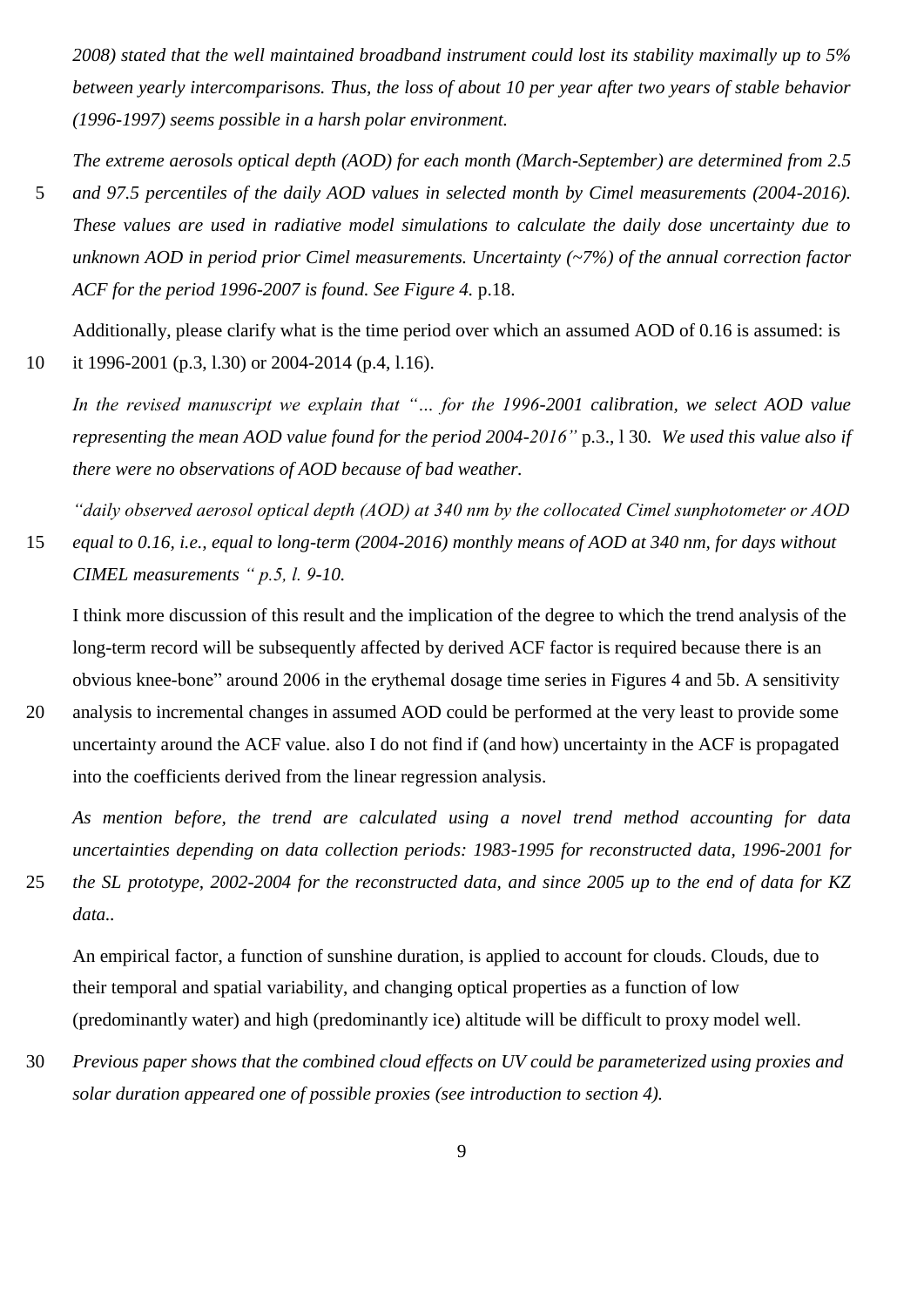I cannot understand how the sunshine duration, as a proxy of clouds, is found to be highly statistically significant (*it means that there is strong linear dependence between the proxy and UV radiation, i.e. long sunshine duration corresponds to higher doses and zero/short duration means small UV doses)*, when this approach is found to explain only 45% of the cloud modification? (*it means that other factors* 

*conditions are decisive for the dose value*)

What was the criteria that was used to select sun duration as the best regressor for clouds? *We add paragraph (introduction to section 4. Data Reconstruction) providing some details of previous papers focusing on UV modeling. The sun duration was among the regressors used to explain UV variability.* 

10 *There were better set of the regressors (global solar radiation, diffusive component of solar radiation, etc. ) but only sunshine duration was available at Hornsund. Of course, it provide a large uncertainty of the reconstructed doses but the trends were calculated taking into the data uncertainty.*

The correlation coefficient of greater than 0.9 is reported when regressing modeled and measured erythemal doses (Fig 3). I do not find the sigma (uncertainty in the regression best fit line) reported.

15 *We add following statement*: "*Slope by an ordinary least squares least-squares fit is 0.99 ± 0.02 (1σ), i.e., it also supports a perfect correspondence between measured and modeled daily doses",* P.5, 28-30.

What uncertainty is assumed/applied for the observed daily erythemal dose in the regression? While standard linear regression does not allow for uncertainties in the regressor, a somewhat related approach called Orthogonal distance regression (ODR) does. I find that clarification and additional discussion

20 about the uncertainty in the proxy model regression to derive the cloud modification factor is required. An assessment of the propagation of this uncertainty into trend analysis would be helpful. Perhaps an ODR approach could contribute to an improved understanding of the sensitivity in the derived scaling coefficients to uncertainties in the modeled erythemal dose.

*In the revised manuscript, trends are estimated using Monte-Carlo approach taking into account* 

25 *uncertainties in the reconstructed (see new Table 1) and measured data (different values for the measurements by the prototype for the period 1996-2001, and KZ instrument for the period 2005-2016) . New section 5 (Monte-Carlo method for trend estimates) explains the methodology used.*

If I understand correctly, a second proxy model of total yearly dose of erythemal radiation is derived from a linear regression of the fractional deviation in yearly dose, where the model contribution in this

30 fractional deviation comes from another multiple linear regression proxy model incorporating sunshine duration. I am not aware of "nested" multiple linear regression proxy models in general. Is this a commonly applied approach and are their references that can be cited as examples? I would feel that the

<sup>5</sup> *are also important i.e., cloud transparency, period of the day with cloudless condition as noon*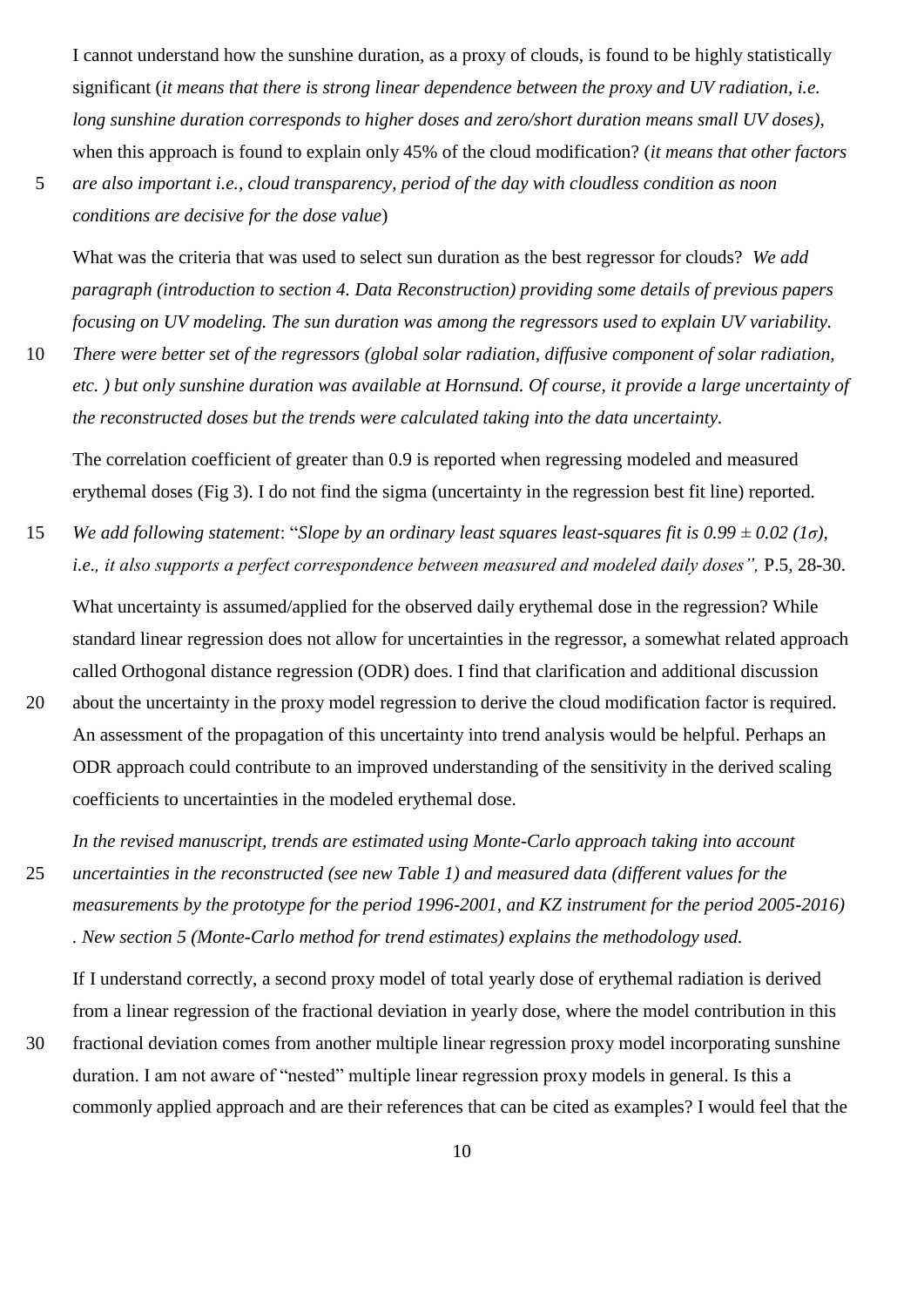uncertainties from the first proxy model would propagate into uncertainties in the second proxy model (and likely not in a linear fashion due to the nonlinear behavior between clouds, ozone, surface albedo and radiation). Some discussion and acknowledgement of the potential pitfalls of this approach would be helpful in the paper.

- 5 *The second proxy model was used to find out sources of the long-term variability in UV radiation at Hornsund. We propose much simpler approach in the revised manuscript to solve this task. We use simulations by radiative transfer model to find combined effects of total ozone/albedo changes on surface UV. The clear-sky time series is compared to all-sky series to reveal cloud forcing on UV. Thus, parts of manuscript dealing with the performance of second proxy model have been deleted*.
- 10 General comments on trend analysis: The proxy model (Eq.2) will be sensitive to clouds, as discussed in the paper. An underlying change in cloud fractions, cloud type (altitude, thermodynamic phase) over long time periods will manifest in the observed surface UV but will not be captured by the proxy model. Therefore, I find that ascribing behavior in long-term trends using the described approach somewhat dangerous, in particular given the large amount of uncertainties inherent in the approach for empirical
- 15 cloud modification. The analysis that the conclusions are drawn from should really contain uncertainty bars to guide the interpretation of the concluding statements regarding trends in ozone and cloudiness.

*We are aware of difficulties to estimate trends based on data having different sources and thus variable uncertainties. Simple approach of using only one ordinary least-square linear fit to all or parts of data, provides inappropriate estimate of the trend uncertainty. We propose a novel method to deal with the*  20 *problem. Statistical analysis of the Monte-Carlo trend sample allows to determine the trend* 

*significance based on performance of many hypothetical time series having properties of the original time series.* 

25

30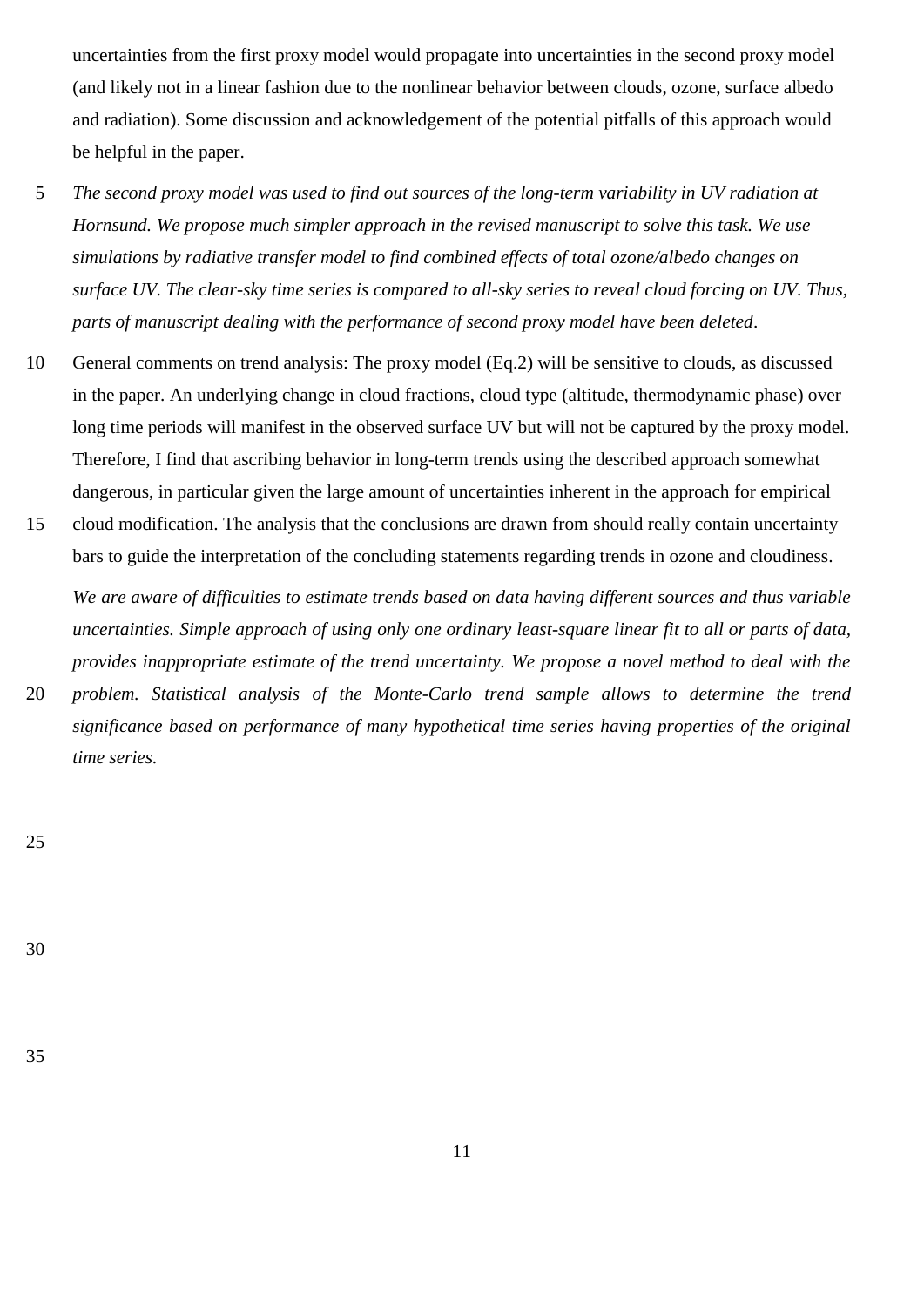# **List of basic changes and/or improvements**

- 1. The manuscript tile is changed to " Trends in erythemal doses at the Polish Polar Station, 5 Hornsund, Svalbard, based on the homogenized measurements (1996-2016) and reconstructed data (1983-1995). It was according to the referee #1 suggestion.
- 2. A trend estimate in the revised manuscript is based on new model (description is in new section 5) to account for different uncertainties in different data periods (1983-1995 for reconstructed data, 1995-2001 for measurements by not commercial instrument, and 2004-2016 for 10 measurements by standard Kipp and Zonen radiometer). Trend values and their significances are determined from a statistical analysis of the Monte-Carlo sample of linear slopes and corresponding slope errors.
- 3. A correction factor time series for the first measurement period (1996-2001) is prepared (new Fig. 3) to discuss the instrument deterioration. It appears much lower (35%) than that 15 erroneously shown in previous manuscript (~250%).
	- 4. Regression lines are drawn in new Fig. 6 (Previous Fig. 4)
- 5. The sources of the annual UV variability are quantified in much simpler way by analyses of the long-term pattern of the clear-sky and all-sky yearly sums of daily erythemal doses. Previous, i.e., the second regression model built to search for such sources, was criticized by referrers, and 20 it has been deleted. New Fig. 7 has replaced previous Fig. 5
- 6. A short review of the UV reconstruction models used by other authors has been added (beginning of section 4). Performance of the proposed model has been discussed (see new Tab. 1) and a comparison with the reconstructed model by Lindfors et al. (2003) using the same proxy (relative sunshine duration) supports that our model behaves as a typical UV 25 reconstruction model.
	- 7. New Fig. 4 has been added showing the range of the erythemal UV for cases with extreme aerosols loading, i.e. between 2.5% and 97.5% of aerosols optical depth distribution.

30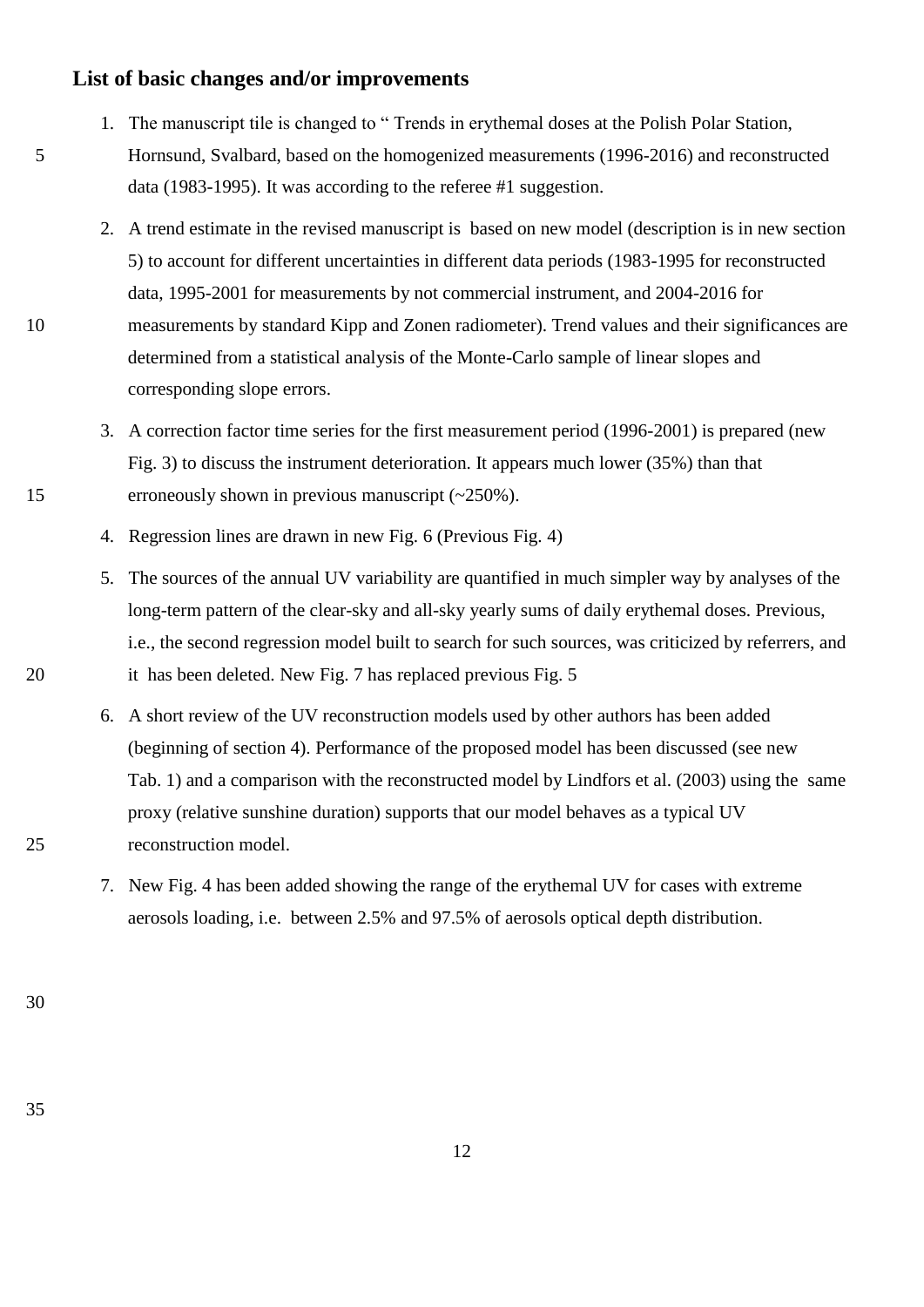# **Trends in the surface UV radiationerythemal doses at the Polish Polar Station, Hornsund, Svalbard (7700' N, 1533' E), based on the homogenized time series of broad-band measurements (1996-2016) and reconstructed data (1983-1995)**

Janusz W. Krzyścin<sup>1</sup>, Piotr Sobolewski<sup>1</sup> 5

> <sup>1</sup>Institute of Geophysics, Polish Academy of Sciences, Warsaw, 01-452, Poland *Correspondence to*: Janusz W. Krzyścin (jkrzys@igf.edu.pl)

Abstract. Erythemal daily doses measured at the Polish Polar Station, Hornsund (77°00'N, 15°33'E), for the period 1996-2001 and 2005-2016 are homogenized using yearly calibration constants derived from the comparison of observed doses for 10 cloudless conditions with the corresponding doses calculated by radiative transfer (RT) simulations. Modeled all-sky doses are calculated by the multiplication of cloudless RT doses by the empirical cloud modification factor dependent on the daily sunshine duration. An all-sky model is built using daily erythemal doses measured in the period 2005-2006-2007. The model is verified by comparisons with the 1996-1997-1998 and 2009-2010-2011 measured data. The daily doses since 1983 (beginning of the proxy data) are reconstructed using the all-sky model with the historical data of the column ozone from the 15 satellite measurements (SBUV merged ozone data set), the snow depth (for ground albedo estimation), and the observed daily sunshine duration at the site. Trend analyses of the monthly and yearly time series comprising of the reconstructed and observed doses do not reveal statistically significant trend-only in March (~1%/yr) in the period 1983-2016. The trends based on the observed data only (1996-2001 and 2005-2016) show declining tendencies during spring (March-April-May) of  $-1\%$ /yr.tendency (-1%/yr) in the monthly mean of daily erythemal doses in May and June, and in the yearly sum of daily 20 erythemal doses. An analysis of sources of the yearly dose variability since 1983 provides that cloud cover changes are a basic driver of the long-term UV changes at the locationsite.

#### **1 Introduction**

The importance of the solar UV radiation on human health and ecosystems is widely discussed in the literature since the 25 ozone hole discovery in the early 1980s (e.g. WMO, 2014). The Montreal Protocol was signed by UN countries in 1987 to protect the ozone layer, which acts as a shield against the solar UV. Since 1980 especially large ozone depletion was observed every year in the late winter and spring, the so-called ozone hole, over Antarctica (e.g. WMO, 2014). However, thesevere ozone holelosses appeared ocassionally over the Arctic was observed only once, e.g. in 2011 (Garcia, 2011; Bernhard et al., 2013) and in 2016 (http://www.ametsoc.net/sotc2016/Ch05\_Arctic.pdf). The ozone downward trend and the 30 increase of the surface UV in the Arctic was observed in 1990s (Fioletov et al., 1997; Newmann et al., 1997; Gurney, 1998). The amount of column ozone and its vertical distribution have been measured using a ground-based and satellite network. Nowadays, the ozone distribution over the whole globe is available for scientific purposes. The surface UV radiation in the

UV-B range also depends on the Sun's elevation, cloud/aerosol characteristics, and the surface albedo, which are widely variable from site to site. There are a limited number of ground-based stations measuring erythemaly effective doses 35 continuously for longer than 20 years. These include only 5 northernmost stations above 70 $\degree$  N: Alert (82.5 $\degree$  N, 62.31 $\degree$  E), Ny-Ålesund (78.92° N, 11.92° E), Hornsund (77.0° N, 15.33° E), Resolute (74.72° N, 94.98° W, and Barrow (71.32° N,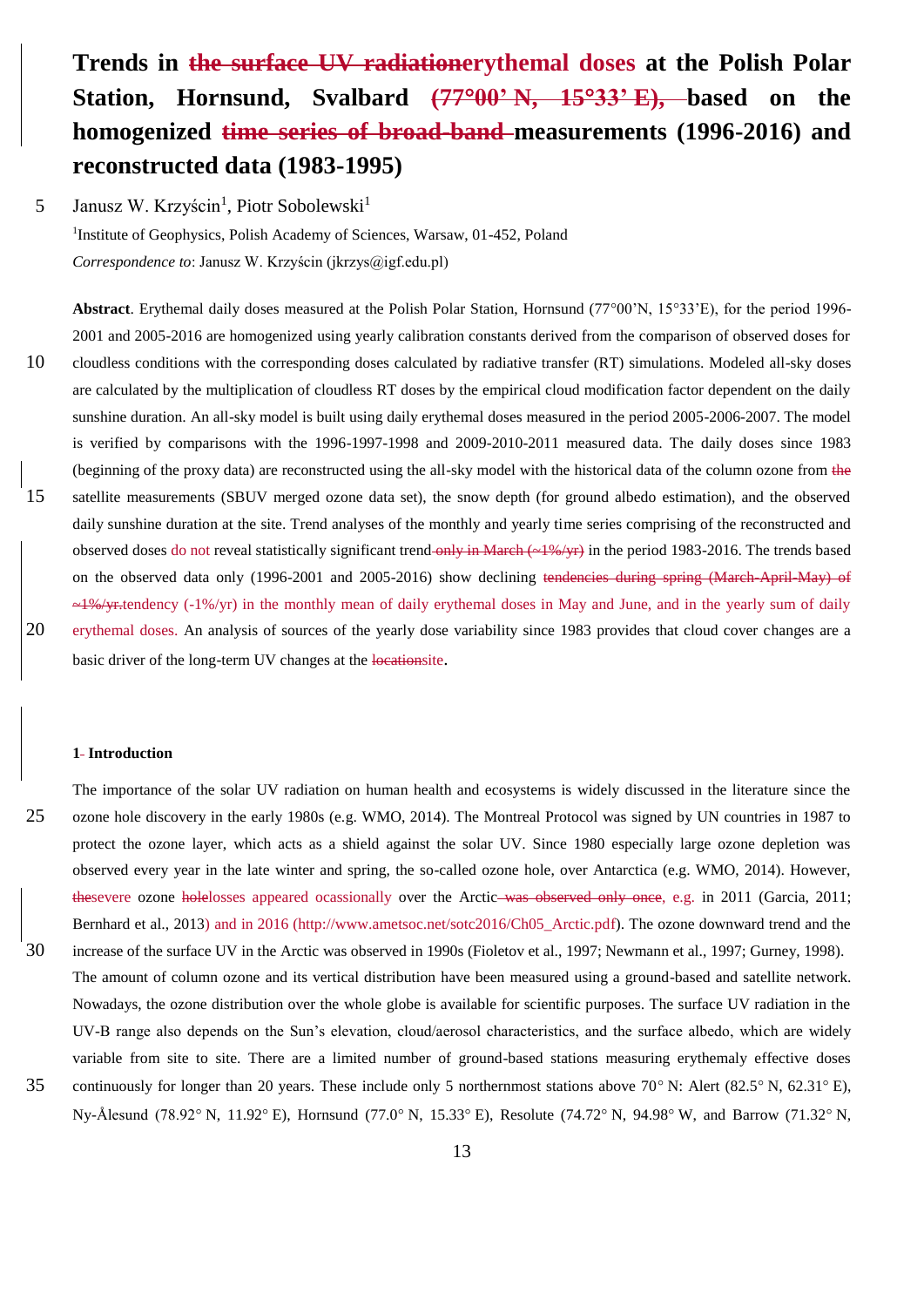156.68 W). The algorithm to calculate the surface UV using the satellite data (total ozone, ground-reflectivity) over highlatitude regions sometimes failed -due to the fact-that the observed high reflectivity surfaces might be erroneously classified as high ground-albedo (from snow and ice cover) or cloud effect (Tanskanen et al. 2007). It is crucial to examine the UV variability over the Arctic regions, especially for high latitudinal coastal sites, because of rich and diverse -ecosystems 5 located in this area (Hessen et al, 2001). It is anticipated that anthropogenic climate effects will be the most pronounced in high latitudinal regions (Taalas et al., 2000; IPCC 2014).

Maintaining homogeneity of long-term UV time series (20+yr) taken from various instruments is a challenging task especially for remote sites. In this paper, we propose a method for the UV data homogenization applicable for any remote Arctic site like the Polish Polar Station Hornsund (Section 2 and 3). Next, we reconstruct the UV doses-dating back to 1983 10 when the observations of proxies for the UV variability started at Hornsund (Section 4). Finally, we search for linear trends inand their uncertainty using a Monte-Carlo approach (Section 5) applied to monthly and yearly doses (Section 5) separately for the periods comprising both6) based on the reconstructed and observed data (1983-2016) and for the observed data only (1996-2016 with the 2002-2004 gap).

#### **2 UV and ancillary data**

15 The erythemal UV measurements at Hornsund were carried out since 1996 up to 2001 by an improved version (with temperature stabilization) of the classic Robertson-Berger UV meter. This was a prototype of the presently widely used broadband Solar Light Model 500 (denoted SL 500) radiometer produced by Solar Light Co. RB meter was designed in the early 1970s to measure erythemal solar irradiation as its spectral characteristicscharacteristic resembled that of the human skin (McKinlay and Diffey, 1987). The prototype was designed in the Institute of Geophysics (IG), Polish Academy of 20 Sciences (PAS), Belsk, in the late 1980s and since then took part in the UV monitoring at the Central Geophysical Laboratory, IG PAS, Belsk, Poland. It was moved to the Hornsund observatory in 1995 and put into regular UV monitoring in 1996 (Krzyścin and Sobolewski, 2001) that lasted up to autumn 2001. Since spring 2004, a new UV broadband meter Kipp and Zonen UVS-AE-T (Fig. 1) has been installed at Hornsund and started continuous UV monitoring in April 2005. During the two years of its operation (In spring 2006- and 2007), it was calibrated by the IG PAS substandard Kipp & Zonen 25 UVS-AE-T (No. 616), which was frequently ealibrated againstadjusted to the Belsk's Brewer spectrophotometer (Sobolewski and Krzyścin, 2006). There were logistical difficulties with the calibration of the Hornsund meter by a higherlevel standard (e.g. the Brewer spectrophotometer) as the station could by reached only by snowmobiles (in spring), helicopters or ships (in summer). Thus, we decided to apply radiative transfer (RT) model simulations for clear-sky conditions to calibrate the output of the biometerUV-radiometer during cloudless days and perform a homogenization of the 30 past UV data.

The following ancillary data routinely measured at Hornsund -is used in the model simulations: snow depth, cloud fractions by low-, mid-, and high-level clouds, aerosols characteristics (aerosols optical depth, single scattering albedo from the Cimel Sunphotometer observations since 2004), and the sunshine duration (by a Campbell-Stokes recorder).

#### **3 Data Homogenization**

35 **8.** Clear-sky conditions over the Hornsund observatory were identified by the examination of the 1-minute erythemal irradiation daily pattern. The smoothness of the pattern and the steady increase (before local noon) and decrease (after local noon) of the irradiances provided a criterion for cloudless day. The Tropospheric Ultraviolet-Visible (TUV) RT model by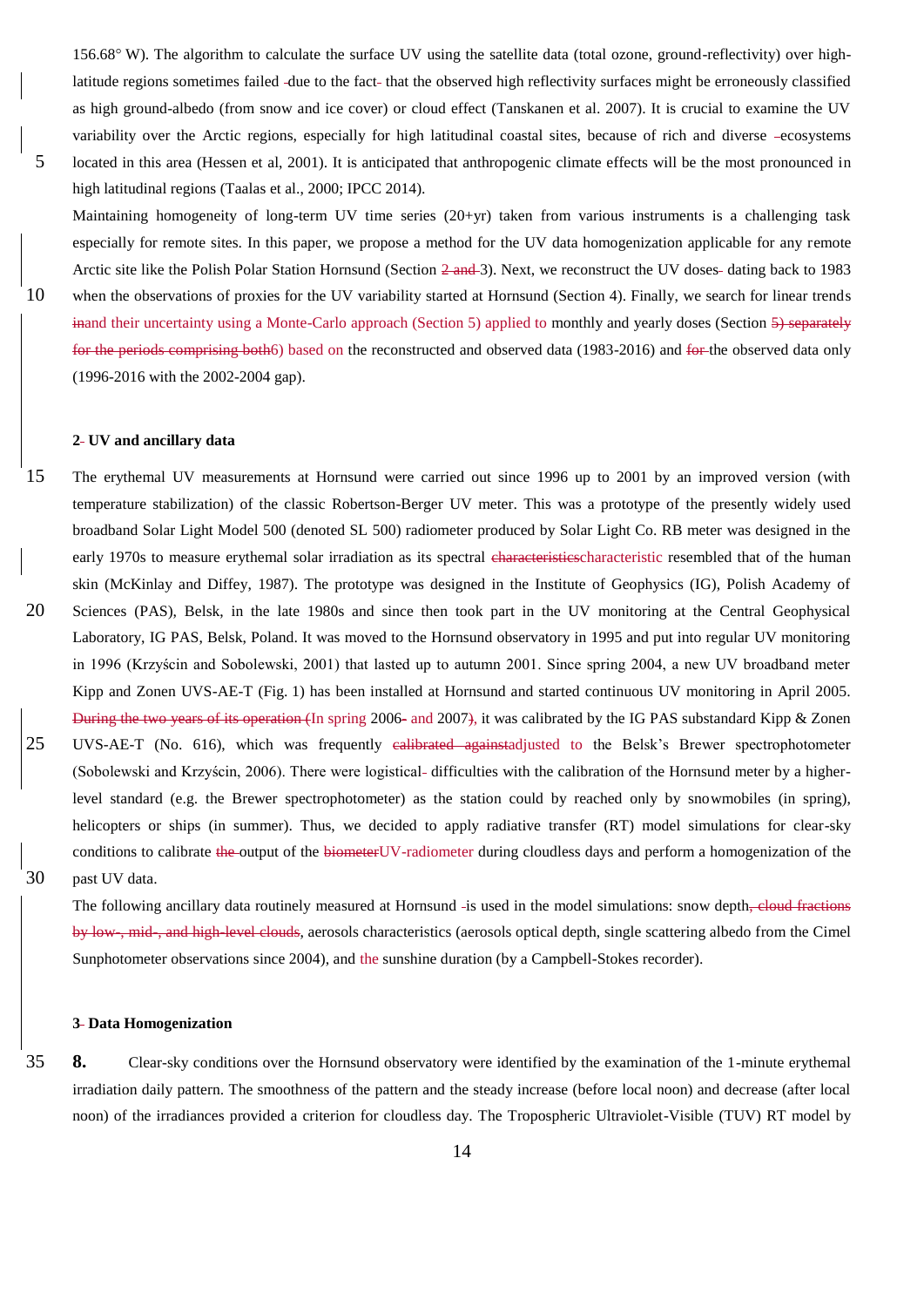Madronich (1993) is implemented to calculate hypothetical clear-sky daily dose for the selected cloudless days. The TUV input consists of the column ozone amount (taken from the site overpasses by the Solar Backscatter Ultraviolet (SBUV) instrument onboard the NOAA satellites, aerosols characteristics from the AERONET database (aerosol optical depth, single scattering albedo of aerosols, and asymmetry factor). The ground albedo in UV range is approximated by a local formula:

$$
Albedo_{\text{GROUND}} = 0.1 + Depth_{\text{SNOW}}/40,
$$
\n(1)

where *Depth*<sub>SNOW</sub> is the measured snow depth in cm, for *DepthsNOW*  $\rightarrow$  32 cm. *Albedo*GROUND = is assumed equal to 0.9. for snow depth larger than 32 cm. Equation (1) was found experimentally, to have the best agreement with the measured daily doses in the period when the UV data at Hornsund were calibrated by the IG PAS substandard (2006-2007).

- For each year (2005-2016) ratios between the modeled and observed daily doses were averaged to provide the annual 10 correction factor, which is consequently applied to theall measured all sky daily doses. The annual correction factor (ACF) was calculated separately for selected ranges of the noon solar zenith angle (SZA); SZA≤60°, 60°<SZA≤70°, 70°<SZA≤80°, and  $SZA > 80^{\circ}$ , in the period March-June when many cloudless days were found. Figure 2 shows ACF time series (2005-2016) for four SZA ranges. It is worth noting that ACF oscillates in the range  $0.95$ -1.05 for SZA $\leq 60^{\circ}$ ,  $60^{\circ}$   $\leq$  SZA $\leq$ 70°. There is a much larger ACF variability of ~0.75-1.35 for noon SZA>80° (February – 15 early March, October), i.e. for a period 15 with a weak UV intensity when the solar UV is dominated by the diffusive component related to aerosol characteristics, which sometimes is not well parameterized in the RT model. All time series shown in Fig.2 are trendless. It seems that the biometer'sinstrument sensitivity to the UV radiation is constant since 2005, i.e. there is no need to use any correction for the instrument aging and ACF=1.
- The same procedure was used for the first period (1996-2001) of the UV monitoring at Hornsund but constant aerosols of 20 AOD at 340 nm equal to 0.16 was assumed - C. During that period there were no Cimel sunphotometer observations in that period).. Thus, for the 1996-2001 calibration, we select AOD value representing the mean AOD value found for the period 2004-2016. Moreover, only one ACF value was calculated regardless of SZA. Figure 3 shows yearly ACF values for the period 1996-2001. It is seen that almost linear instrument deterioration of ~10% per year appeared after two years (1996- 1997) of its stable behavior. The prototype instrument operated without any maintenance since 1997. Thus, it seems that the 25 instrumental drift appeared due to increasing humidity level inside the instrument. Following ACF values were, which were derived from model-observation comparisons for clear-sky days, are applied to the observed (uncorrected) daily dosedoses:

1.0001 (1996), 0.99(1997), 1.20(1997), 1.4010(1998), 1.79 (1998), 1.80 (20(1999), 2.00 1.26(2000), and 2.50 1.35(2001).

#### **4 Data Reconstruction**

Reconstruction of the erythemal daily doses is based on a regression model using proxies for the cloud attenuations i.e. a 30 eloud cover observed by the technical staff and aThe uncertainty of UV observations by the prototype instrument induced by unknown aerosols AOD in ACF calculations could be estimated using extreme AOD monthly values in RT simulations, i.e. 2.5 and 97.5 percentiles of AOD values taken from all Cimel measurements in a selected month for the period 2004-2016. Figure 4 shows the differences between clear-sky erythemal daily doses calculated in 1996 for extreme high (2.5 percentile) and extreme low (97.5 percentile) AOD monthly values. Actual snow cover and satellite total ozone were used in these 35 simulations. Because the AOD variability range depends on month, we found that the uncertainty level varies between 2-7%. Further in calculations we select 7% as a characteristic of the instrument's uncertainty induced by no precise information of aerosols loading in ACF calculations for the period 1996-2001.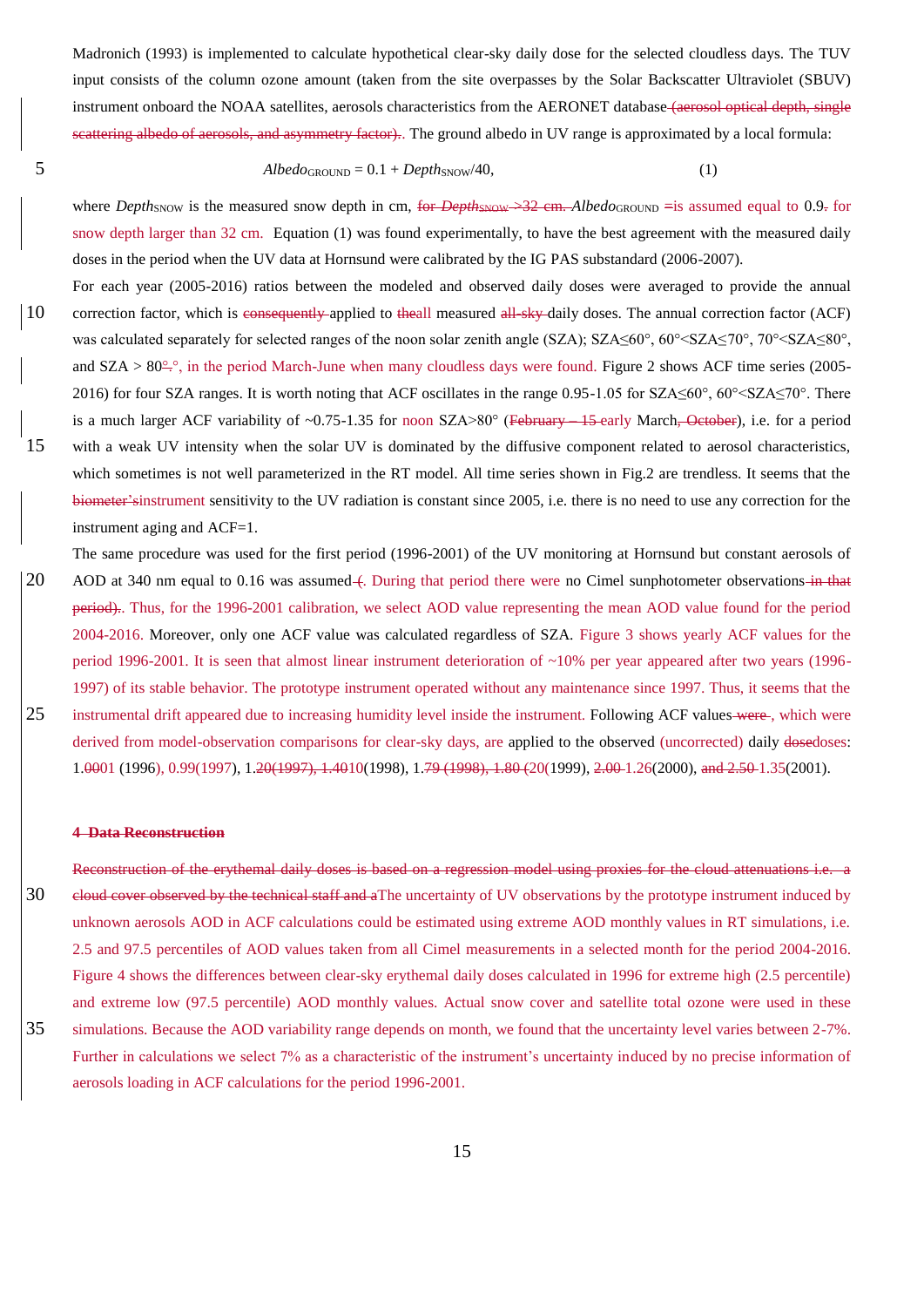#### **4 Data Reconstruction**

Past variations of the surface erythemal radiation in periods without UV measurements could be retrieved from statistical and radiative transfer modelling using various proxies to describe attenuation of UV radiation in the atmosphere (e.g. Lindfors and Vuilleumier, 2005; Koepke et al., 2006; Lindfors et al., 2007; Rieder et al., 2008). Global solar radiation, cloud 5 cover, solar zenith angle, and the sunshine duration were usually used as proxies to construct empirical formulas to determine cloud attenuation of UV radiation. Junk et al. (2007) applied an advanced statistical technique, artificial neural network, to find out the most effective combination of proxies for surface UV estimation. It appeared that global solar radiation, solar zenith angles, and diffusive part of global solar radiation were essential proxies for UV reconstruction giving 1-2 percent bias and ~ 3-4% root mean square (RMS) error relative to the measured daily erythemal dose. Bilbao et al (2011)

- 10 found that RMS error of ~4-9%, when only global solar irradiance and SZA were used to parameterize 10-minute erythemal doses. For some sites, only the sunshine duration was possible as a cloud attenuation proxy and it yielded 5-6% bias and RMS errors of order 20% for the reconstructed daily doses (Lindfors and Vuilleumier, 2005).
- Here reconstruction of the erythemal daily doses is derived using hypothetical clear-sky erythemal daily doses from a radiative transfer model simulation using following input parameters: total ozone (for satellite overpasses), albedo (retrieved 15 from snow depth), and aerosol optical depth at 340 nm (from collocated CIMEL sunphotometer measurements). The cloud attenuations due to clouds are derived from an empirical formula based on the daily sunshine duration measured by a Cambell-Stokes recorder. Model's regression parameters were determined using the 2005-2006-2007 daily erythemal doses (by Kipp and Zonen UV-biometer-radiometer). The model is verified using the 1996-1997-1999 data (output of SL 500
- 20 A semi-empirical model is built to reproduce the measured daily doses (erythemal  $\text{Jm}^2$ ) for the period 2006-2007-2008.

$$
Dose-DOSE_{MOD}(t) = CMF_{-}(t) \times DoseDOSE_{CLEAR-SKY}(t) ,
$$
\n(2)

where  $\overline{Dose_{\text{CLEAR-BKY}}(t)}$  is a hypothetical clear-sky daily dose in day *t* from the radiative transfer model simulations (TUV) with the following input:

- the daily total ozone  $(TO_3)$  from the station satellite overpasses (SBUV merged data set)

prototype) and 2009-2010-2011 (output of Kipp and Zonen biometerUV-radiometer).

25 - the snow albedo according formula (to Eq.1) with the snow depth from the station meteorological data

- daily observed aerosol optical depth (AOD) valuesat 340 nm by the collocated Cimel sunphotometer or theAOD equal to 0.16, i.e., equal to long-term  $(2004-20142016)$  monthly means of AOD at 340 nm  $(0.16)$  if there were no, for days without CIMEL measurements at the station.
- *CMF* is an empirical cloud modification factor (CMF) used to parameterize an attenuation of hypothetical clear-sky daily 30 doses by clouds. Various combinations We have no variability of regressors (explaining variables) were examined using standard multi-linear regression to reproduce observed erythemal doses. These included the cloud cover (by total, low, mid-, and high-level clouds), cloud types identified by an observer (every 3 h), and the measured daily relative sunshine duration (the sunshinethroughout a day. Using the daily values adds additional uncertainties to modeled values as a duration divided by the pertaining day length). The time series of these regressors were available since 1983. clear-sky conditions near local 35 noon is decisive for daily doses.
	- Finally, the relative sunshine duration (in percent of the polar day durations, *SUN DUR(t)*, was selected as the bestsingle UV regressor, and the following formula was obtained by standard least-squares approach:

$$
CMF(t) = 1.0324 [SUM_DUR(t)]^{0.1951}, \qquad (3)
$$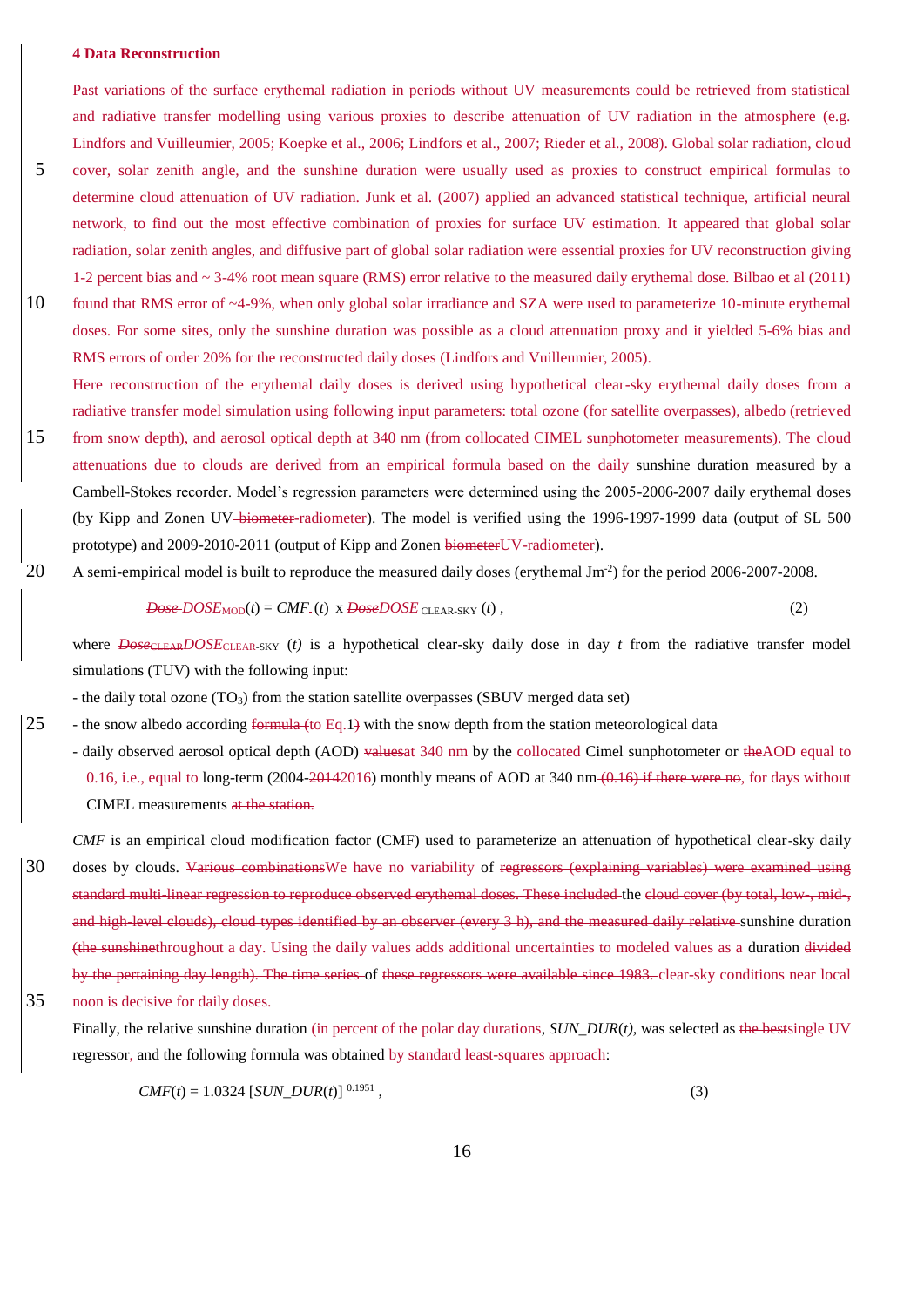Model (3) explains ~ 45% of CMF variance. The regression coefficients (1.0324, 0.1951) are found highly statistically significant at the 99% confidence level. Model (3) explains  $\sim$  45% of CMF variance. It appeared that Table 1 shows the cloud fractionsmonthly bias and types were not good predictors due to RMS errors of the large variability of cloud types with different optical properties. Moreover, cloud observations atmodel (3) performance for March –September in the station 5 were taken every 3 h and period 2005-2016. The model setup is almost similar to that used by Lindords et al. (2003) for UV

- daily doses reconstruction for Sodankylä. However, our model provides RMS error  $\sim 15\%$  for estimates of the elesest observation to daily erythemal dose. Lindords et al. (2003) found RMS error of ~23%.
- To determine how model (2) uncertainty influences trend estimates for the noon was 12 GMT, i.e. approximately 1 h afterwhole period 1983-2016, we propose a Monte-Carlo methodology to derive the local noon. trend value and its 10 uncertainty based on a hypothetical bootstrap sample (N=10,000) of the linear trend coefficients and their errors (see section 5).

Model (2) with CMF defined by Eq. (3) performs almost perfectly (see Fig. 3a5a). The model-observation correlation coefficients exceed 0.9 and the smoothed pattern of scattered data obtained by LOWESS (locally weighted scatterplot smoothing, Cleveland, 1979) matches the 1-1 line (perfect agreement line - diagonal of the square). Slope by an ordinary 15 least squares least-squares fit is  $0.99 \pm 0.02$  (1 $\sigma$ ), i.e., it also supports a perfect correspondence between measured and modeled daily doses.

The regression coefficient of modelsmodel (2) was computed using the multi-linear least-squares fit to the observed 2005-2006-2007 daily doses. Comparisons of the modeled data to the observed ones taken in different periods will provide a kind of the model's verification and will support a correctness of the calibration constants applied to total UV data (Section 3).

- 20 Figure 3b5b and Figure 3c5c show the comparisons for the period 2009-2010-2011 and 1996-1997-1998, respectively. The model-observation correlation coefficients are high  $(\sim 0.95)$  andwith linear slopes close to 1. Moreover, the smoothed patterns of scattered data points match the 1-1 line (perfect agreement line) throughout the whole range of the data variability.
- The model-observation agreement appears even better for the monthly averages of daily erythemal doses (Fig.3d5d) for three 25 periods together: 1996-1997-1998, 2005-2006-2007, and 2009-2010-2011. Here the correlation coefficient is equal to ~0.99 and the linear regression line has the slope of 1.002. Thus, the +0.009 (1 $\sigma$ ). The simple parameterization of cloud effects on the surface erythemal dose by Eq. (3) could be used for a reconstruction of the long-term UV variability at Hornsund. Moreover, almost the same model performance was found for the periods with the UV observations done by different instruments: 1996-1997-1998 (SL 500 prototype), 2005-2006-2007 (model's built period) and 2009-2010-2011 (Kipp and 30 Zonen UVS-AE-T radiometer). It supports the data homogeneity of the UV observations by different biometersUV-
- radiometer since 1996.

#### **5 Results**

The monthly mean erythemal doses from the UV observations (1996-2001, and 2005-2016) and reconstructed by the model (2) for the period 1983-1995, and the period 2002\_2004 is used to estimate the long-term variability and linear trends for 35 the whole 1983-2016 period and for the 1996-2016 period (with the gap in the period 2002-2004) using only the groundbased data.

**5 Monte-Carlo method for trend estimates**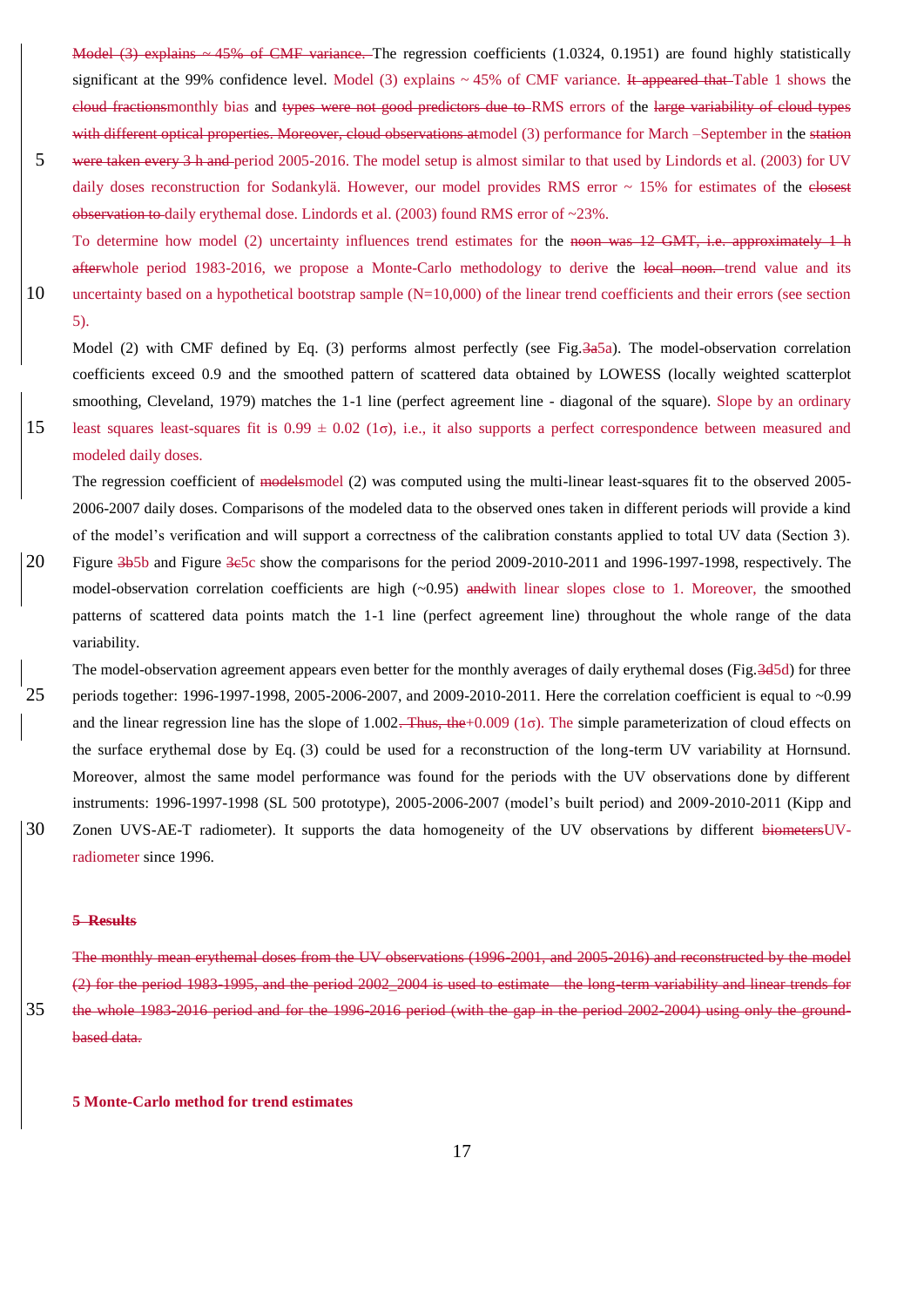We propose a Monte-Carlo procedure to estimate linear trend that accounts for various uncertainties of the daily doses throughout the examined period. The monthly and yearly trend values and their significance are derived averaging linear regression coefficients and their errors taken from a standard least-squares linear regression applied to a large number (N=10,000) of hypothetical erythemal UV time series. These time series were randomly generated for the period 1983-2016. 5 Random representatives are generated taking into account specific uncertainty of the UV data for selected periods with different data categories, i.e.,

- for the period 1983-1995 and 2001-2004, we use the reconstructed data, based on model (2), adjusted for the model (2) uncertainty, *DOSE*<sub>MOD</sub>,  $_{\text{Adjusted, n}}(t)$ . To the modeled value we add a random component,  $RAN_n(Mean(t), SD(t))$ , being *n*-th value taken from normal distribution with mean value, *Mean*(*t*), and standard deviations *SD*(*t*), which 10 allows to account for possible variations of the hypothetical daily dose around its original value:

 $DOSE_{MOD}$ ,  $\Delta$ djusted, n (*t*) =  $DOSE_{MOD}(t)$  +  $RAN_n$  (*Mean(t)*,  $SD(t)$ ), n= {1, ..., N=10000} (4)

where  $Mean(t)$  and  $SD(t)$  are monthly mean value and pertaining standard deviation calculated from differences between the measured daily doses,  $DOSE<sub>OBS</sub>(t)$ , in the period 2005-2016, and modeled doses,  $DOSE<sub>MOD</sub>(t)$ , for the calendar month corresponding to *t* value (see Table 1).

15 - for the period 1996-2001 and 2005-2016 we use the Monte-Carlo set of the potential representatives of the observed time series that is also adjusted for the observation uncertainty, *DOSE*OBS Adjusted, <sup>n</sup> (*t*). In the former period, the data uncertainty was larger than that in the latter period because of using a non-commercial instrument and less precise ACF calculation to account for the instrument deterioration.

 $DOSE_{OBS \text{ Adjusted, } n}(t) = DOSE_{OBS}(t) + RAN_n(0, SD_k))$ ,  $k = \{1, 2\}, n = \{1, ..., N=10000\}$  (5)

20 where *SD*<sub>1</sub> and *SD*<sub>2</sub> are the 1-sigma uncertainties of the daily erythemal UV measurements in the period 1996-2001 and 2005-2016, respectively. We assume that our SL prototype had an uncertainty level similar to the commercial SL UV-radiometer. Hülsen and Grobner (2007) found 11.2% and 7.2% uncertainty (at 2 sigma level) for typical SL and KZ instruments, respectively. Finally, the uncertainty of UV daily doses by the SL prototype is calculated as 13.2% taking into account 7% uncertainty induced by an assumption of a constant AOD value in the ACF calculation for the 25 period 1996-2001 (Section 3).

10,000 hypothetical representatives of daily erythemal doses values for each day in the March-September subperiod of the period 1983-2016 were generated. Next these daily doses were averaged to produce the monthly mean of daily doses and a standard least-square linear fit was applied to each hypothetical monthly series to obtain a linear slope and its standard error. To check a hypothesis of statistical significance of the trend value at 2 sigma confidence level, we calculate a number of 30 cases with the absolute value of the slope larger than the twice standard error of the pertaining slope. The trend is statistically significant at 2 sigma level if at least 95% of slopes fulfil this condition. The number of Monte-Carlo time series was determined by testing the stability of the mean slope and it's 2-sigma slope error when changing number of series between 1,000 and 15,000. A larger number than about 10,000 did not introduce any further changes in the statistical characteristics of the slope sample. Thus N=10,000 samples are selected for further statistical analyses.

35

#### **6 Results**

Monthly means of daily erythemal doses show significant intra-year variability (Tab.1) with the late spring early summer maximum. Therefore, to compare trend values in selected months, the trend analyses are applied to departures of the monthly mean of daily doses from pertaining the long-term monthly mean (2005-2016) in percent of the long-term monthly 40 mean. The yearly sum of erythemal doses are calculated as a sum of the daily doses between 1<sup>st</sup> March and 30<sup>th</sup> September as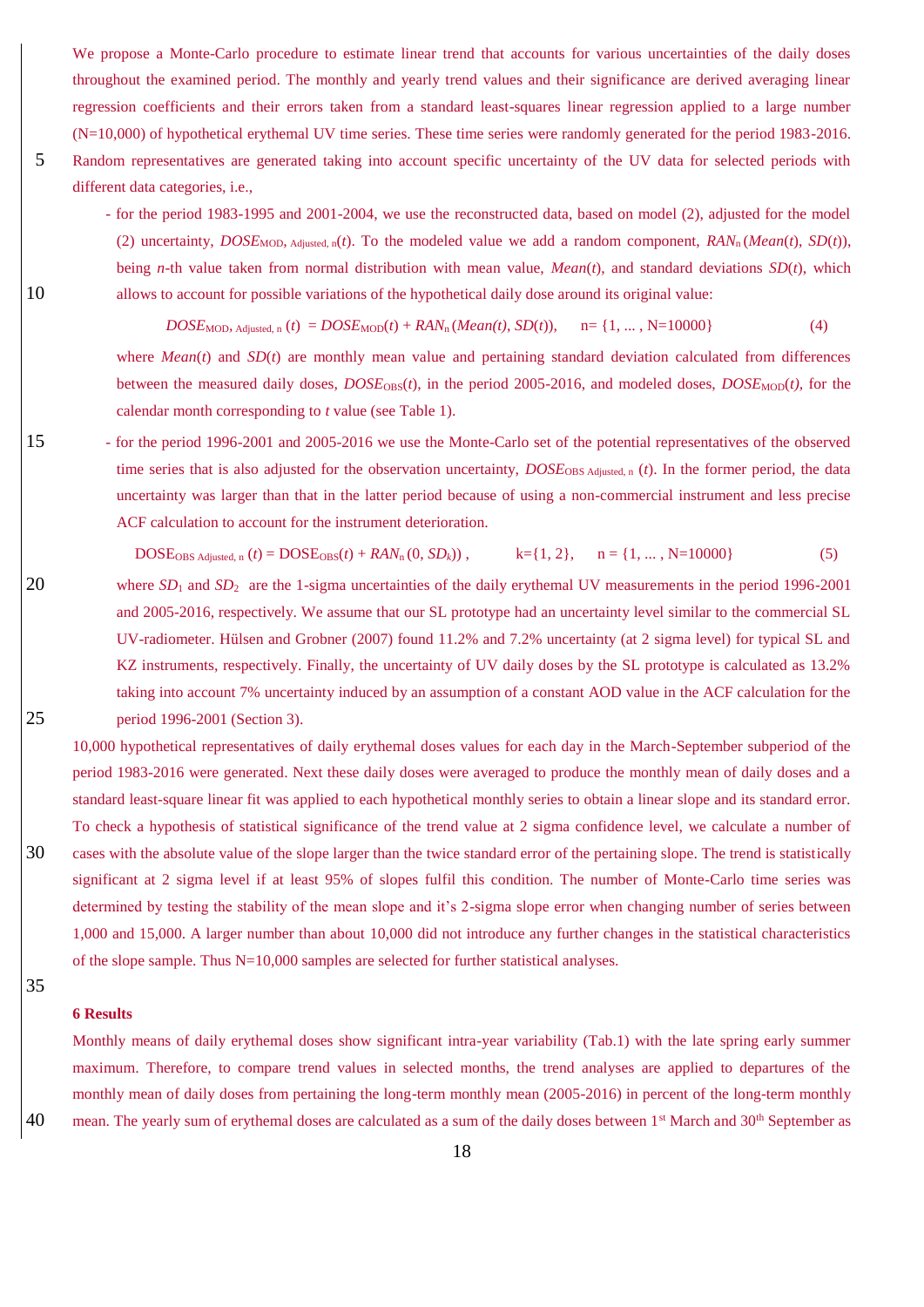earlier, and later doses are small or zero because of high solar zenith angles and polar night (between 29<sup>th</sup> October and 11<sup>th</sup> February). Similarly, to the monthly means of daily doses, the yearly sum is converted to the normalized departures relative to the mean yearly sum in the period 2005-2016.

Figure 46 illustrates the time series of the monthly (March-September) and yearly fractional deviations, *FD\_DOSE*(*t*), i.e. 5 deviationsnormalized departures from the long-term (19962005-2016) monthly means, <*DOSE*(*t*)>, in percent and a yearly sum of daily doses. The regression lines show the long-term means: tendency in the 1983-2016 period and in the shorter period (1996-2001 and 2005-2016) when only the results of measurements were taken into account.

#### *FD\_DOSE*(*t*) = (*DOSE(t*) - <*DOSE(t*)>) / <*DOSE(t*)>\*100% , (4)

- There are large year-to-year fluctuations in the monthly fractional deviations in the range between -40% and 40%. The 10 smoothed data patterns show: an increasing tendency throughout the whole period in March and April, the trendless behavior in July and September, the increase/decrease in May and June with the turning point around 1996, the decrease/increase in August with the turning point around 1998. Yearly sums of the erythemal daily doses show increasing tendency of about 1% per year up to ~1996 and afterward a leveling off. The linear fit to the normalized departures in the 1983-2016 period reveals a slightly increasing tendency in the yearly sums and in all examined monthly means (excluding May with trendless
- 15 behavior). The observed data for the 1996-2001 and 2005-2016 periods show a declining tendency in April, May, June, and throughout the whole year but an increasing tendency in March, August, and September. Statistical significance of the trend results is shown in Tab.2.

Table 1 shows the 2 presents statistical characteristics of the Monte-Carlo trend estimates. The mean linear trend values by coefficients and their mean standard errors together with pertaining range of estimates (between minimum and maximum of

- 20 the slope and standard deviation) were derived by examining all slopes and their errors obtained by an ordinary least-squares regression.square fit to each of the Monte-Carlo representative of the original time series. The trends are calculated for the period 1983-2016 (both observed and reconstructed data) and), for the period 1996-2016 taking into account only the (with observed data. for the 1996-2001 and 2005-2016 periods, and the reconstructed one for the period 2002-2004), and for the period with the UV measurements only (with the gap for the period 2002-2004). The statistically significant (at 2σ level) 25 positive trend is decline at  $2\sigma$  level of about -1%/yr is revealed in May, June, and in the yearly sum for the observed 1996-2016 data (with the 2002-2004 gap). The trend analyses applied to the combined observed (1996-2001 & 2005-2016) and
	- reconstructed data (2002-2004) show statistically significant decline only in May of  $\sim$  -1% /yr.
- To find sources of the long-term UV variability at Hornsund, we analyze also time series of yearly (March-September) sum of hypothetical clear-sky daily doses by RT simulations (using total ozone, aerosols, and snow albedo as model's input), and 30 the pertaining yearly cloud modification factor (i.e., actual yearly sum divided by the corresponding clear-sky value). Figure 7a shows the yearly sum of daily doses values, for clear-sky and all-sky conditions (in kJm-2 ), and CMF (in dimensionless unit). Figure 7b illustrates long-term variability of the normalized departures (% of the long term mean values for the period 2005-2015). About 10% increase of the yearly sum of all-sky daily erythemal doses and a slight decline in the clear-sky yearly sums due to the combined total ozone/albedo changes could be found only in March (~1% per year) for the 1983-35 2016 period. The negative trends ~1% per year are calculated in April, May, and June for the shorter period (since 1996). It seemsin the 1980s and 1990s. Thus, it could be estimated that the negative trend in April was caused by two extremely high positive fractional deviations (~30-40%) at the beginning of time series (1996 and 1997) and the trend in shorter period does not correspond with an increasing tendency found in the whole data period. cloud transparency and/or declining cloud cover
- should force  $\sim$ 10% an increase of yearly sums. The clear-sky UV forcing at Hornsund appears weak in the 21<sup>st</sup> century and 40 UV follows mostly changes in cloud characteristics.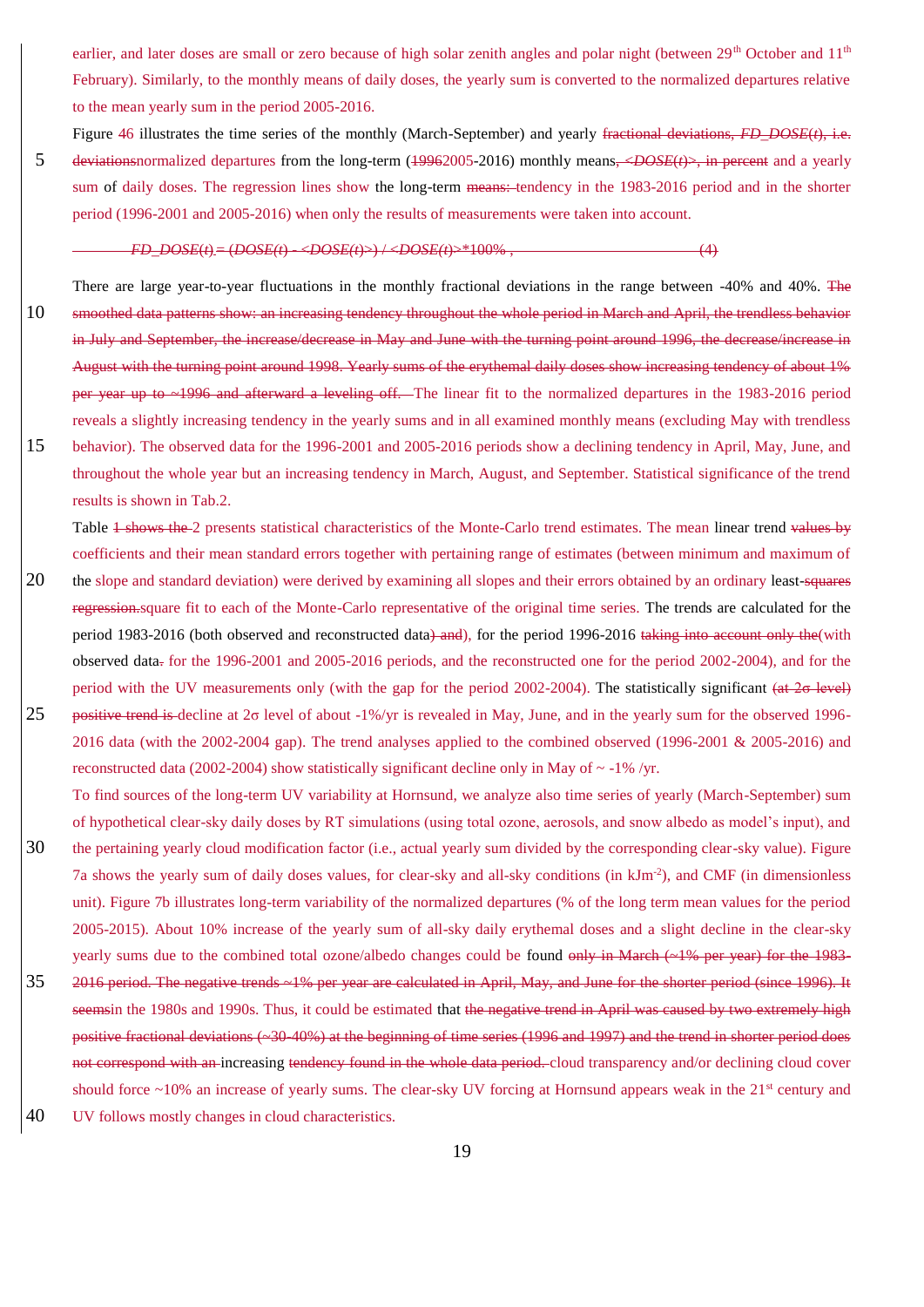To find sources of the long-term behavior of total yearly dose, *TYD*(*t*), we calculate the corresponding pattern for total ozone relative sunshine duration for the same period. The explained variables are weighted using the monthly to participation of the monthly doses in  $TYP(t)$ , i.e.  ${10.02,0.10,0.21,0.27,0.22,0.12,0.04}$  for each month March up to September, respectively. A multivariate regression of the *TYD* fractional deviations, *FD\_TYD*(*t),* on the 5 fractional deviations of the weighted total ozone, *FD<sub>W</sub>* TO<sub>3</sub>(*t*), and the weighted relative sunshine duration *FD*W*\_SUN\_DUR*(*t*) is found as follows,

 $FD - TYD(t) = 3.0304 - 0.7498$   $FD_w - TQ_3(t) + 0.5017$   $FD_w$   $SUN - DUR(t)$  , (5)

The Model (5) explains 63% of the total variance (Fig5.a) and provides that cloudiness changes were the dominant the factor of *TYD* variability. TO<sup>3</sup> changes induced *FD\_ TYD*(*t*) variability in the range ~1%. It is worth mentioning that the weighted 10 pattern of annual TO3 values shows full recovery of ozone in 2016. Clouds caused *FD\_ TYD*(*t)* increase of ~ 3% in the period 1983-1996 and 2008-2016, and a decrease of ~3% in the period 1996-2003.

- studies showed that the sunshine duration was a worse proxy for a parameterization of the cloud attenuation when compared to the total solar (300-3000nm) radiation. It does not reflect basic cloud characteristics such as cloud fractions and the cloud optical thickness (Koepke et al., 2006). The total solar radiation was measured at Hornsund in some disjoined 15 periods since 1983 but the data was not calibrated by a higher ranking instrument. Thus, we decided to use only sunshine duration data to parameterize the cloud effects since 1983 at Hornsund. Sunshine duration measurements by a Campbellinstrument seem to be less influenced by the instrument sensitivity lost and its calibration is very simple as during cloudless conditions the sunburn track should appear throughout the whole day.
	- **6**

#### 20 **7 Discussion and Conclusions**

A procedure for the examination of the UV data homogeneity is proposed based on RT simulations for clear-sky conditions. It allows introducing the yearly calibration coefficient showing the instrument sensitivity lostloss (1996-2001) and stable behavior in the period of measurements by the Kipp and Zonen UVS-AE-T biometerinstrument (2005-2016). For all-sky conditions, the regression model is built using 3-year data (2005-2006-2007) and comparisons of the modeled data with 25 earlier (1996-1997-1998) and later (2009-2010-2011) data shows the same behaviormodel performance as for the model building period that supports the data homogeneity and its usefulness for the long-term trend analysis. The regression model allows the UV dose reconstruction since 1983, i.e. in the period when the daily total ozone (from the satellite observations) and the sunshine duration data, which represented a proxy for the cloud effects on surface UV, were both available. The reconstruction model is also used to fill the data gaps in the UV observing period (since 1996).

- 30 Previous studies showed that the sunshine duration was a worse proxy for a parameterization of the cloud attenuation when compared to the global solar radiation. Using global solar irradiance is more appropriate to parameterize cloud effects on UV (Koepke et al., 2006). However, this variable was measured at Hornsund in some disjointed periods since 1983 but the pyranometer data were not calibrated by a higher-ranking instrument. Sunshine duration measurements by a Campbell-Stokes instrument seem to be less influenced by deterioration of the instrument's sensitivity, and its calibration is very 35 simple as during cloudless conditions the sunburn track on a recorded cart should appear throughout the whole day.
- Analyses of the yearly sums of daily erythemal doses at Hornsund reveal a non-statistically significant trend in the period 1983-2016. Two phases of the long-term behavior of total yearly doses could be identified, i.e. a positive tendency in total yearly doses in the period 1983-2000 and afterward a leveling off. The linear trend calculation by a standard least-squares fit applied to the measured <del>monthly means (1996-2001 and 2005</del>-2016) with the  $2002-2004$  gap) data shows 40 apparent statistically significant declining tendency in April, monthly means of daily doses (May, and June), and July in the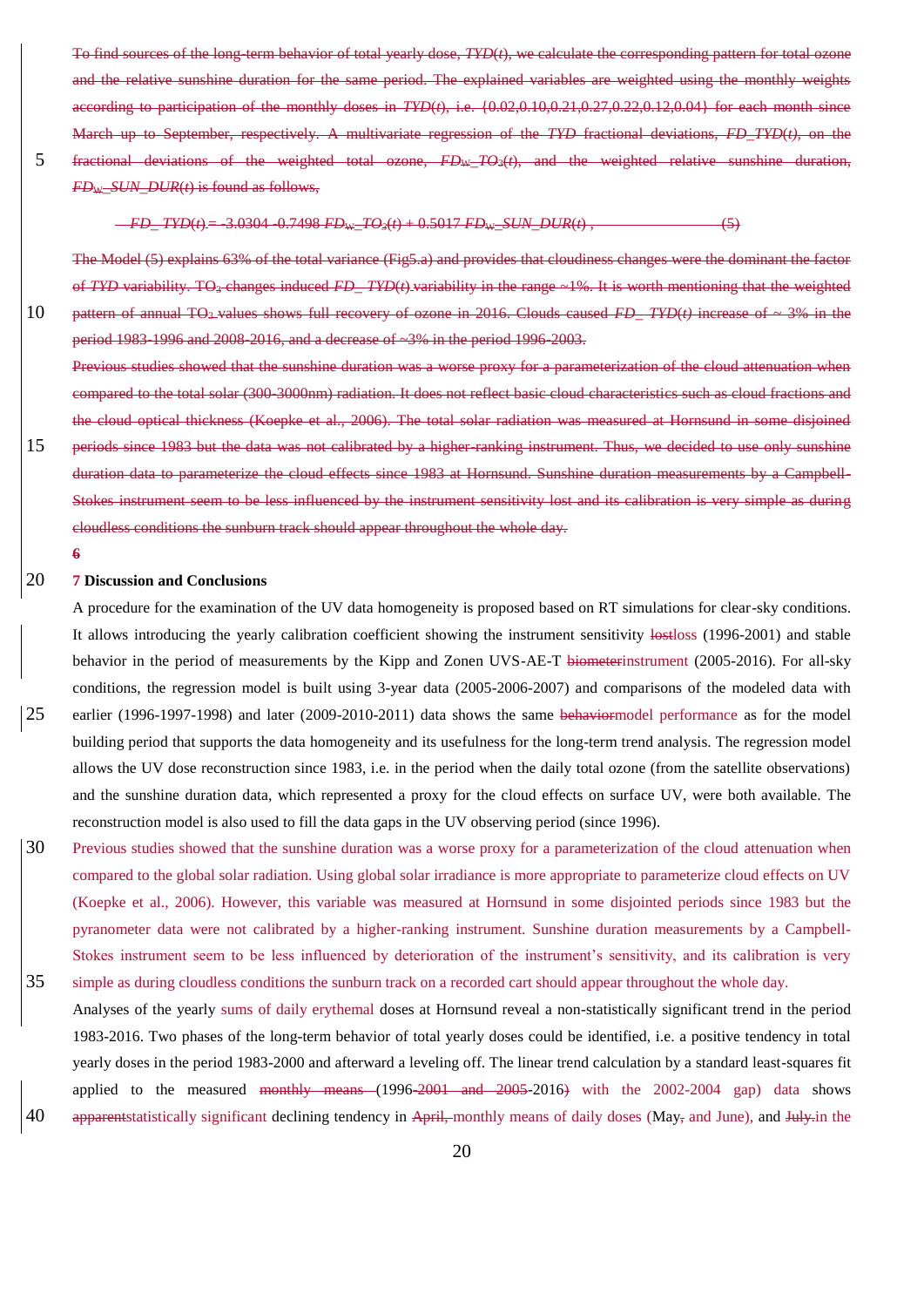yearly sum of the erythemal doses. However, these trends are influenced such declining tendency is forced by two-three years of high positive fractional deviations of the erythemal doses at the beginning of the shorter time series.around 2000. Longer time series (since 1983) do not show any sign of the declining tendency, starting around 1996. Bernhard et al. (2011) analysis of the monthly trends at Barrow (Alaska) for the period 1990-2010 revealed statistically significant trend only in 5 October (decline of about -1% per year) when the UV intensity was rather weak without the erythemal risk.

- The stratospheric ozone effect on the surface UV appeared changes appear as a secondary sourceless important driver of the UV long-term variability causing the long-term oscillations in the range of  $\pm 1\%$  in thewhole analyzed period 1983-2016. Such total ozone pattern is not unique in the Arctic.. Figure 68 shows the long-term (1979-2016) pattern of the total ozone mean (using SBUV merged data) for the period May-August at BelskHornsund, Barrow, and Resolute, i.e. in the periodpart 10 of the year with naturally high UV radiation. (~80% of total the yearly sum). The ozone forcing on the surface UV at these
- sites isappears weak (within the  $\pm$  1% range) since 1983 (i.e. at the beginning of the 1990s. reconstructed data). Cloud effects are the basic source of the UV variability at Hornsund. Here the relative sunshine duration was usedThe albedo variations are also important as the proxy explaining the cloud effects. It allows to identify, for example, a decrease~ 5% decline in cloudinessthe clear-sky modelled values in the period 1980s and 1990s (Fig.7b), i.e. during the 15 ozone declining period, 1983-2000 but the corresponding increase in the total yearly doses seems to be larger than that
- inferred from the proxy pattern. Evidently, the cloud optical thickness should be also responsible for the yearly UV variabilityforced by declining snow albedo.
- It seems that the excessive UV radiation will be unlikely over the Arctic during the  $21<sup>st</sup>$  century as prolonged decrease of ozone will not be possible due to the declining tendency in the concentration of the ozone-depleting chemicals in the 20 stratosphere, anticipated intensification of the Brewer-Dobson circulation loading higher amount of ozone into the Arctic stratosphere (WMO, 2014). The downward UV tendency in the Arctic will by-also be induced by the increase in the cloudiness, and the lowering of the ground albedo due to the snow and sea-ice melting (e.g. Bais et al., 2015).

A continuation of UV measurements at Hornsund seems to be necessary as it is located in a region vulnerable to climate

- 
- changes with the local climate strongly dependent on the heat arriving with the Gulf Stream. A projection of the weakening 25 of the Atlantic Meridional Overturning Circulation (Boulton et al., 2014) will lead to the surface cooling at the location. It can not be excluded that high reflectivity areas (sea-ice and snow) will extend over west Svalbard and the present climatic contrast between west (warm) and east (cold) part of Svalbard will disappear. Any projection for erythemal irradiance by the end of the 21st century is the most uncertain for this part of the Arctic.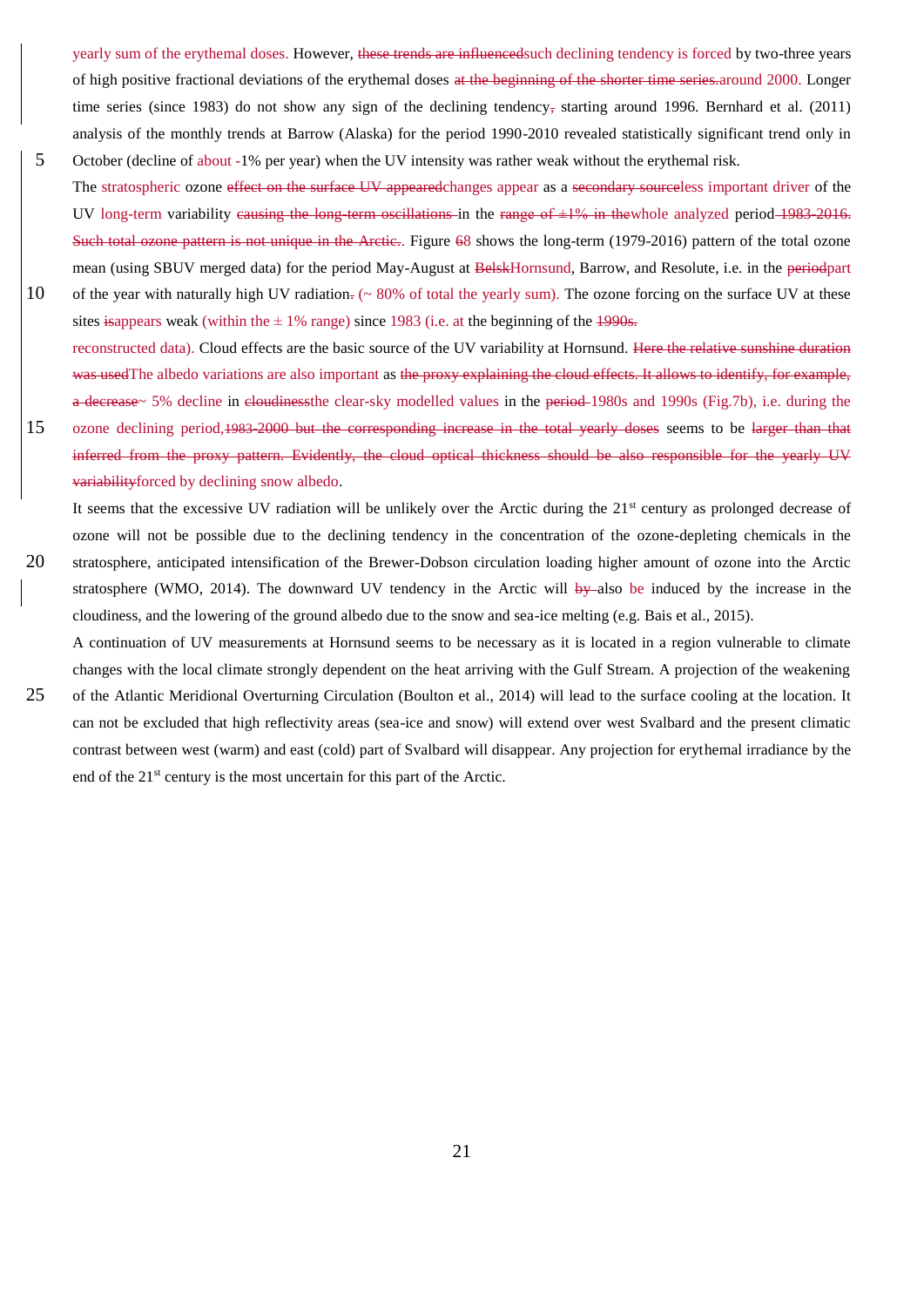*Data Availability***.** The total ozone overpass data was acquired from the data archive of SBUV merged ozone at ftp://toms.gsfc.nasa.gov/pub/sbuv/MERGED/. The sunshine duration and snow height at Hornsund were available at [https://github.com/AtmosIGFPAN/Hornsund\\_Data](https://github.com/AtmosIGFPAN/Hornsund_Data). Aerosols optical properties were taken from AERONET database at [https://aeronet.gsfc.nasa.gov/new\\_web/aerosols.html.](https://aeronet.gsfc.nasa.gov/new_web/aerosols.html) Finally, the reconstructed and observed erythemal doses at Hornsund 5 for the period 1983-2016 could be found at [https://github.com/AtmosIGFPAN/Hornsund\\_Data.](https://github.com/AtmosIGFPAN/Hornsund_Data)

*Acknowledgments***.** Funding for this study was provided by the Ministry of Science and Higher Education, Republic of Poland, within statutory activity No 3841/E-41/S/2017. We are grateful to the numerous dedicated individuals who havehad collected meteorological data forover many decades.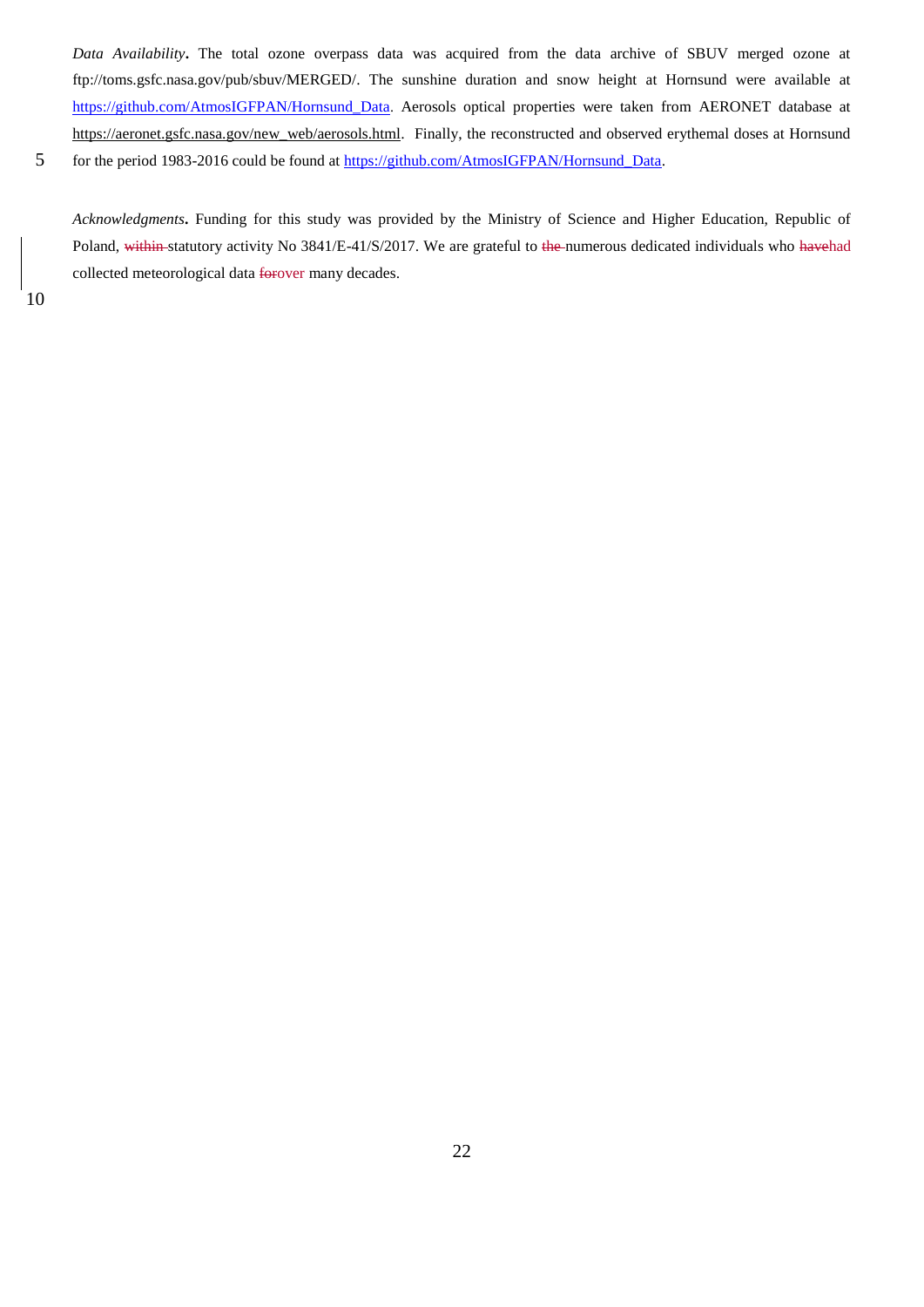#### **References**

- Bais, A. F., McKenzie, R. L., Bernhard, G., Aucamp, P. J., Ilyas, M., Madronich, S., and Tourpali, K.: Ozone depletion and climate change: Impacts on UV radiation, Photochem. Photobiol. Sci., 14, 19–52, 2015.
- Bernhard, G.: Trends of solar ultraviolet irradiance at Barrow, Alaska, and the effect of measurement uncertainties on trend 5 detection, Atmos. Chem. Phys., 11, 13029–13045, doi:10.5194/acp-11-13029-2011, 2011.
	- Bernhard, G., Dahlback, A., Fioletov, V., Heikkilä, A., Johnsen, B., Koskela, T., Lakkala, K., and Svendby, T.: High levels of ultraviolet radiation observed by ground-based instruments below the 2011 Arctic ozone hole, Atmos. Chem. Phys., 13, 10573–10590, doi:10.5194/acp-13-10573-2013, 2013.

Bernhard, G., Bilbao, J., de Miguel, A, Mateos, D., and R. Román, R.: Long-term solar erythemal UV irradiance data

- 10 reconstruction in Spain using a semiempirical method, J. Geophys. Res., 116, D22211, 10.1029/2011jd015836, 2011.
	- Arola*, A.,* Dahlback, A., Fioletov, V.*,* Heikkilä, A., Johnsen, B., Koskela, T., Lakkala, K., Svendby, T., and J.Tamminen.: Comparison of OMI UV observations with ground-based measurements at high northern latitudes, Atmos. Chem. Phys., 15, 7391-7412, doi: 10.5194/acp-15-7391-2015, 2015.

# Boulton, C., Allison, L., Lenton, T.: Early warning signals of Atlantic Meridional Overturning Circulation collapse in a fully 15 coupled climate model, Nat. Commun., 5, 5752, doi:10.1038/ncomms6752, 2014.

- Cleveland, W.S.: Robust locally weighted regression and smoothing, J. Am. Stat. Assoc., 74(368), 829-836, doi:10.2307/2286407, 1979.
- Fioletov, V.E., Kerr, J.B., Wardle, D.I., Davies, J., Hare, E.W., McElroy, C.T., and Tarasick, D.W.: Long-term ozone decline over the Canadian Arctic to early 1997 from ground-based and balloon observations, Geophys. Res. Lett., 24, 20 2705-2708, 1997.

Garcia, R.R.: An Arctic ozone hole? Nature, 478,462-463, 2011.

Gurney, K. R.: Evidence for increasing ultraviolet irradiance at Point Barrow, Alaska, Geophys. Res. Lett., 25, 903–906, 1998.

Hessen, D. O. (Ed.): UV Radiation and Arctic Ecosystems, 321 pp., Springer-Verlag, New York, 2001.

- 25 Hülsen, G., Gröbner, J.: Characterization and calibration of ultraviolet broadband radiometers measuring erythemally weighted irradiance, Appl. Opt., 46(23), 5877-5886, doi: 10.1364/AO/46.005877, 2007.
	- IPCC (Intergovernmental Panel on Climate Change), Climate Change 2014 Impacts, Adaptation and Vulnerability: Part B: Regional Aspects: Working Group II Contribution to the IPCC Fifth Assessment Report. Cambridge: Cambridge University Press. doi:10.1017/CBO9781107415386, 2014.
- 30 Junk, J., Feister, U., and Helbig, A.: Reconstruction of daily solar UV irradiation from 1893 to 2002 in Potsdam, Germany, Int J Biometeorol, 51(6), 505-512, doi: 10.1007/s00484-00007-00089-00484, 2007.
	- Koepke, P., De Backer, H., Bais, A., Curylo, A., Eerme, K., Feister, U., Johnsen, B., Junk, J., Kazantzidis, A., Krzyscin, J., Lindfors, A., Olseth, J., Den Outer, P., Pribullova, A., Schmalwieser, A., Slaper, H., Staiger, H., Verdebout, J., Vuilleumier, L., Weihs, P.: Modelling solar UV radiation in the past: comparison of algorithms and input data, Proc.
- 35 SPIE 6362, Remote Sensing of Clouds and the Atmosphere XI, 636215-636215-11, doi:10.1117/12.687682, 2006.
	- Krzyścin, J., Sobolewski, P.: The surface UV-B irradiation in the Arctic: observations at the Polish polar stations, Hornsund (77N,15E), 1996-1997, J. Atmos-Sol. Terr. Phys., 63, 321-329, 2001.
- Lindfors, A. V.*,* Arola*, A.,* Kaurola *,*J., Taalas*,* P*.,* and Svenøe, T.: Long-term erythemal UV doses at Sodankylä estimated using total ozone, sunshine duration, and snow depth*,* J. Geophys. Res.*,* 108*,* D16*,* 4518*,* do[i:10.1029/2002JD003325,](http://dx.doi.org/10.1029/2002JD003325) 40 2003.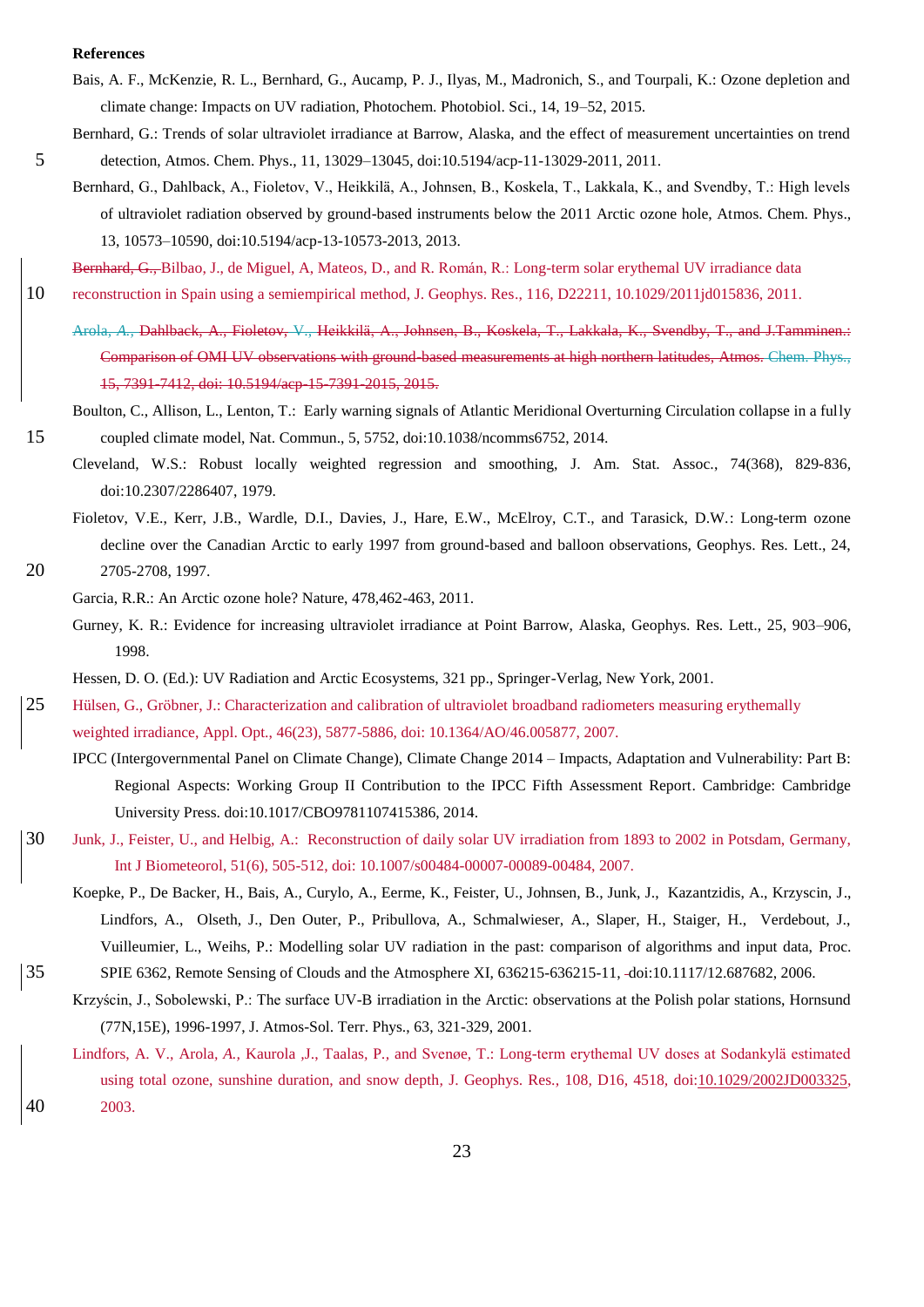- Lindfors, A., and Vuilleumier, L.: Erythemal UV at Davos (Switzerland), 1926-2003, estimated using total ozone, sunshine duration, and snow depth, J. Geophys. Res Atmos., 110, D02104, doi:02110.01029/02004JD005231, 2005.
- Lindfors, A., Kaurola,J., Arola, A., Koskela, T., Lakkala, K., Josefsson, W., Olseth, J.A., and Johnsen, B.: A method for reconstruction of past UV radiation based on radiative transfer modeling: Applied to four stations in northern Europe, J. 5 Geophys. Res., 112, D23201, doi:23210.21029/22007JD008454, 2007.
	- Madronich, S.: UV radiation in the natural and perturbed atmosphere, in Environmental Effects of UV (Ultraviolet) Radiation (M. Tevini, ed.), Lewis Publisher, Boca Raton, pp. 17-69, 1993.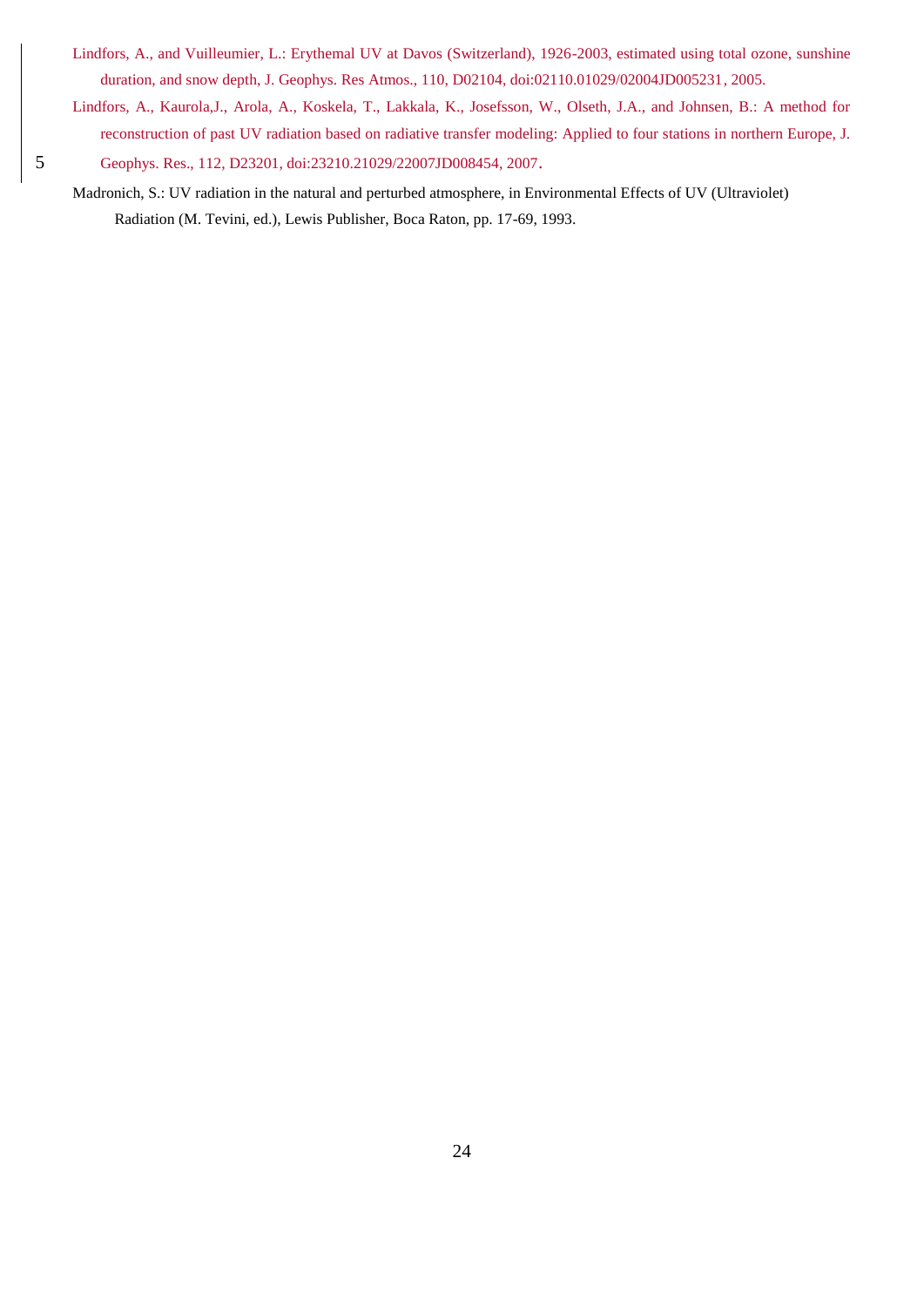- McKinlay, A. F. and Diffey, B. L.: A reference action spectrum for ultraviolet induced erythema in human skin, in: Commission International de l'Éclairage (CIE), Research Note, 6, No. 1, 17–22, 1987.
- Newman, P. A., Gleason, J. F., McPeters, R. D., and Stolarski, R. S.: Anomalously low ozone over the Arctic, Geophys. Res. 5 Lett., 24(22), 2689–2692, 1997.
	- Sobolewski, P., Krzyścin, J.: UV measurements at the Polish Polar station, Hornsund, calibration and data for the period 2005-2006, Publs. Inst. Geophys. Pol. Acad., Sc, D-67(382), 123-132, 2006.
- Rieder, H. E., Holawe, F., Simic, S., Blumthaler, M., Krzyścin, J. W., Wagner, J. E., Schmalwieser, A. W., and Weihs, P.: Reconstruction of erythemal UV-doses for two stations in Austria: a comparison between alpine and urban regions, 10 Atmos. Chem. Phys., 8, 6309-6323, https://doi.org/10.5194/acp-8-6309-2008, 2008.
	- Taalas, P., Kaurola, J., Kylling, A., Shindell, D., Sausen, R., Dameris, M., Grewe, V., Herman, J., Damski, J., and Steil B.: The impact of greenhouse gases and halogenated species on future solar UV radiation doses, Geophys. Res. Lett., 27(8), 1127–1130, 2000.
	- Tanskanen, A., Lindfors, A., Määttä, A., Krotkov, N., Herman, J., Kaurola, J., Koskela, T., Lakkala, K., Fioletov, V.,
- 15 Bernhard, G., McKenzie, R., Kondo, Y., O'Neill, M., Slaper, H., den Outer, P., Bais, A. F., and Tamminen, J.: Validation of daily erythemal doses from Ozone Monitoring Instrument with ground based UV measurement data, J. Geophys. Res., 112, D24S44, doi:10.1029/2007JD008830, 2007.
	- WMO (World meteorological Organization): Scientific Assessment of Ozone Depletion: 2014. Global Ozone Res. Monit. Proj. Rep. 55, 416 pp., Geneva, Switzerland, 2014.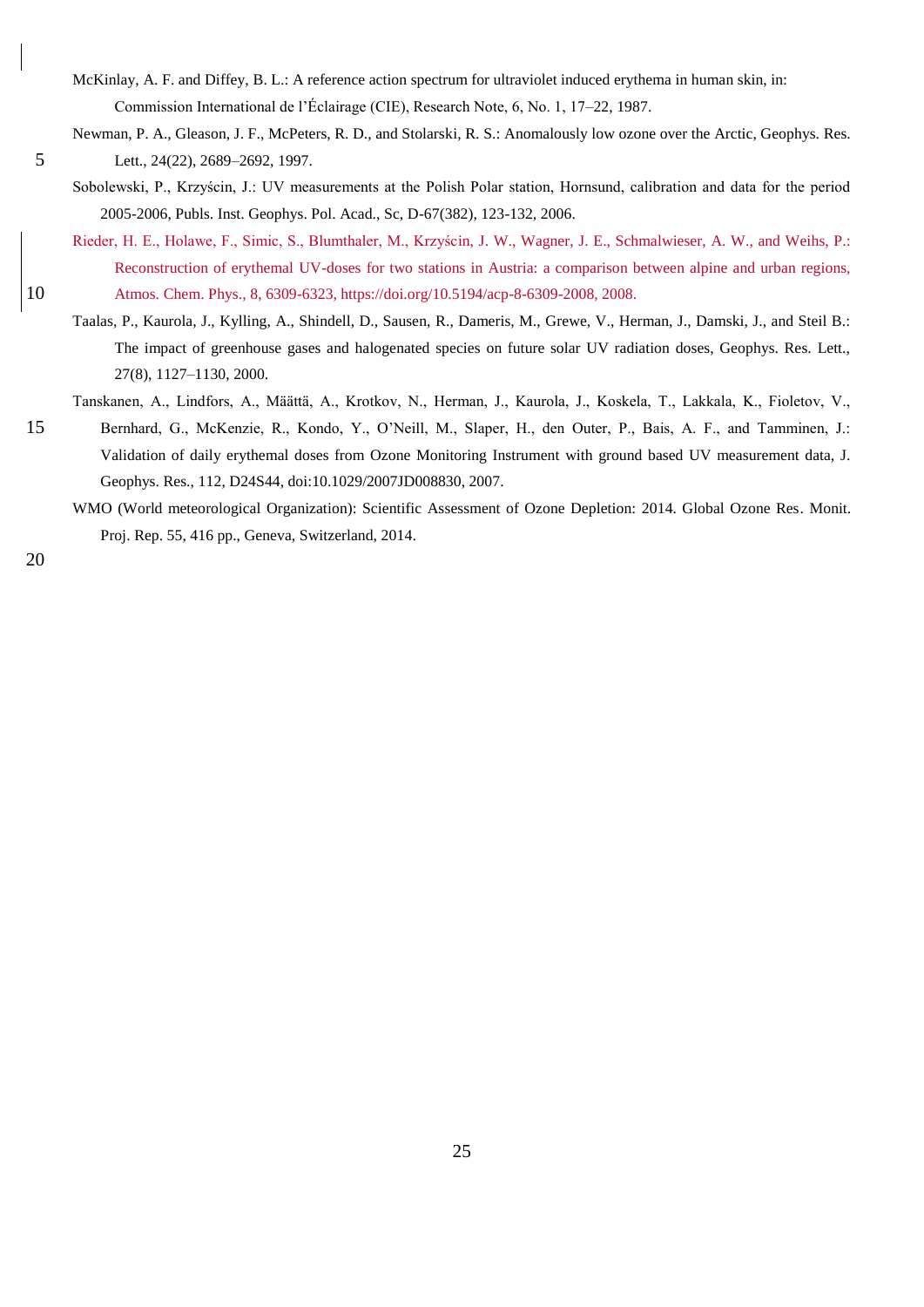**Table 1**. **Monthly and yearly trend values (% per yr.) with 2 sigma errors of estimate (in parentheses) by a standard least-squares regression for the period 1983-2016 (reconstructed and observed data together) and 1996-2016 (only observed data).Monthly mean of the daily erythemal doses (in Joules), participation of the monthly sum of daily doses in the yearly (February-October) sum of**  5 the daily doses (in %), monthly mean difference between the observed and modelled doses (Bias in Joules) and corresponding root **mean square error (RMSE in Joules), monthly mean difference between the observed and modelled doses as a percent of the observed doses (Bias in %) and corresponding root mean square error (RMSE in %). The results are from modelled and observed daily doses at Hornsund for the period 2005-2016.** 

| Month     | Mean | $\%$        |       | (Obs-Model)<br>ПI | $(Obs-Mod)/Obs$<br>$\lceil 96 \rceil$ |             |
|-----------|------|-------------|-------|-------------------|---------------------------------------|-------------|
|           | IJ   | yearly dose |       | <b>Bias RMSE</b>  | <b>Bias</b>                           | <b>RMSE</b> |
| March     | 178  | 3           | 17    | 22                | 9                                     | 14          |
| April     | 744  | 10          | 39    | 84                | 6                                     | 14          |
| May       | 1516 | 21          | 68    | 214               | 4                                     | 14          |
| June      | 1983 | 27          | $-6$  | 237               | $-0$                                  | 14          |
| July      | 1627 | 23          | $-89$ | 211               | $-5$                                  | 15          |
| August    | 876  | 12          | $-44$ | 116               | $-5$                                  | 14          |
| September | 266  | 4           | $-3$  | 46                | -1                                    | 15          |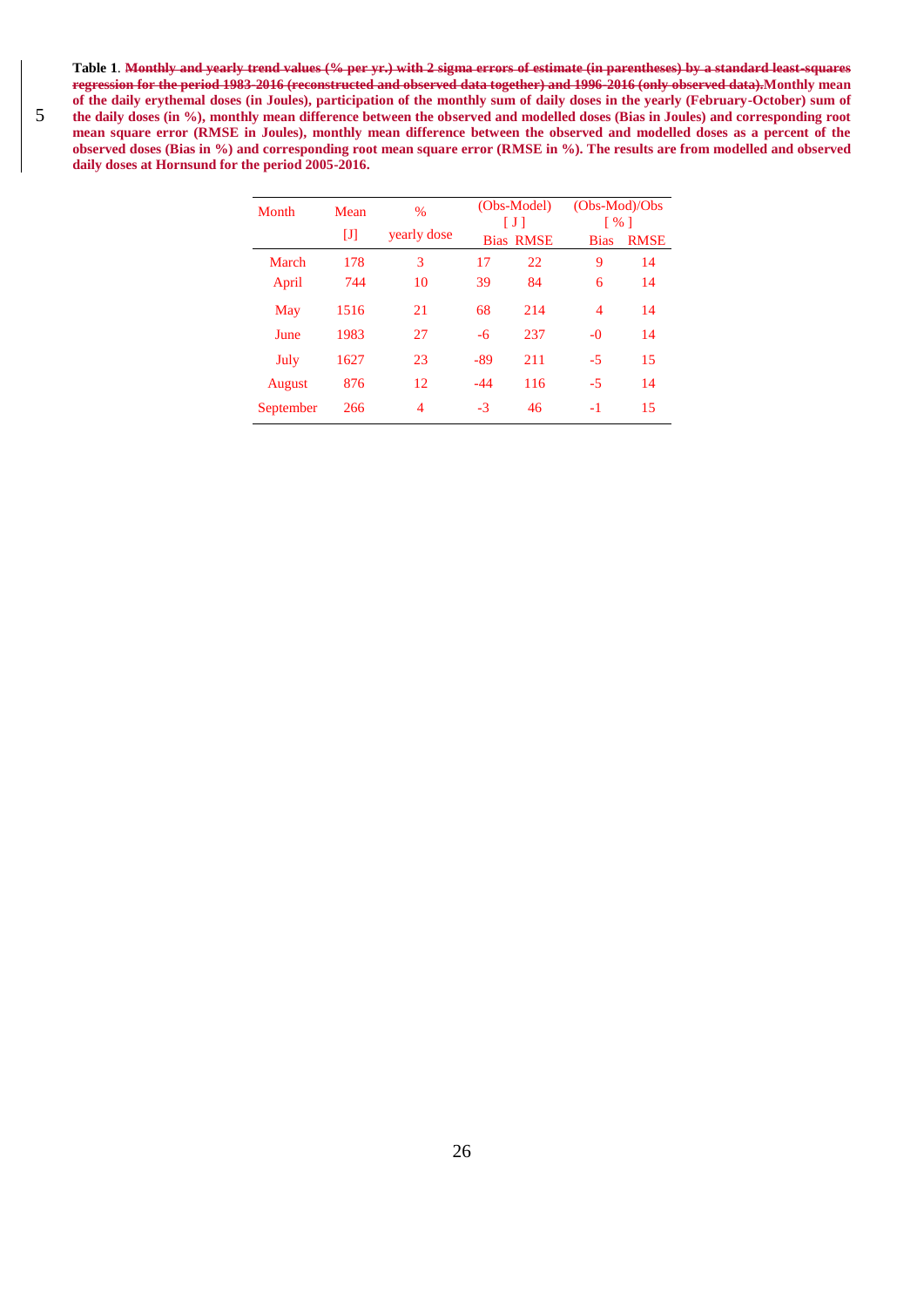Table 2. The monthly and yearly mean slope of the linear fit and the corresponding standard deviation (in % per year) from 10,000 sample of the hypothetical time series for the period 1983-2016 (modelled & observed data), and 1996-2016 (observed & modeled data), and for the period 1996-2001 and 2005-2016 (observed data only). The minimum and maximum values of the slope and its standard selected from 10,000 simulations are in the parentheses. Numbers in bold font represent statistically significant estimates at 2σ level.

e<br>He

| Month                            | Slope (%/yr)                  | SD Error $(\frac{6}{yr})$ |  |  |  |  |
|----------------------------------|-------------------------------|---------------------------|--|--|--|--|
|                                  |                               |                           |  |  |  |  |
| 1983-2016 (modeled & observed)   |                               |                           |  |  |  |  |
| March                            | 0.46(0.31, 0.32)              | 0.29(0.27, 0.32)          |  |  |  |  |
| April                            | 0.23(0.12, 0.37)              | 0.28(0.26, 0.30)          |  |  |  |  |
| May                              | $-0.04$ $(-0.19, 0.09)$       | 0.23(0.20, 0.27)          |  |  |  |  |
| June                             | $0.05$ ( $-0.08$ , $0.17$ )   | 0.27(0.24, 0.29)          |  |  |  |  |
| July                             | 0.16(0.05, 0.29)              | 0.29(0.24, 0.31)          |  |  |  |  |
| August                           | $0.22$ (0.10, 0.35)           | 0.23(0.21, 0.25)          |  |  |  |  |
| September                        | $0.11 (-0.03, 0.27)$          | 0.19(0.16, 0.22)          |  |  |  |  |
| Year $(III-IX)$                  | 0.11(0.05, 0.17)              | 0.18(0.17, 0.19)          |  |  |  |  |
| 1996-2016 (modeled & observed)   |                               |                           |  |  |  |  |
| March                            | 0.20(0.00, 0.37)              | 0.71(0.64, 0.77)          |  |  |  |  |
| April                            | $-0.46$ $(-0.63, -0.29)$      | 0.58(0.52, 0.64)          |  |  |  |  |
| May                              | $-0.94$ ( $-1.10$ , $-0.75$ ) | 0.42(0.37, 0.48)          |  |  |  |  |
| June                             | $-0.98(-1.17, -0.81)$         | 0.56(0.50, 0.61)          |  |  |  |  |
| July                             | $0.03$ ( $-0.15$ , $0.22$ )   | 0.45(0.41, 0.49)          |  |  |  |  |
| <b>August</b>                    | 0.59(0.45, 0.74)              | 0.44(0.40, 0.49)          |  |  |  |  |
| September                        | $0.05$ ( $-0.17$ , $0.22$ )   | 0.40(0.33, 0.46)          |  |  |  |  |
| Year $(III-IX)$                  | $0.40$ ( $-0.48$ , $-0.33$ )  | 0.35(0.33, 0.38)          |  |  |  |  |
| 1996-2001 : 2005-2016 (observed) |                               |                           |  |  |  |  |
| March                            | $-0.17$ $(-0.37, -0.00)$      | 0.64(0.57, 0.75)          |  |  |  |  |
| April                            | $0.82$ ( $-0.98$ , $-0.64$ )  | 0.47(0.43, 0.51)          |  |  |  |  |
| May                              | $-1.10(-1.28, -0.92)$         | 0.38(0.34, 0.43)          |  |  |  |  |
| June                             | $-1.22(-1.41,-1.02)$          | 0.50(0.45, 0.55)          |  |  |  |  |
| July                             | $-0.78(-1.11,-0.38)$          | 0.56(0.47, 0.71)          |  |  |  |  |
| August                           | 0.48(0.33, 0.61)              | 0.44(0.39, 0.47)          |  |  |  |  |
| September                        | $0.11$ ( $-0.07$ , $0.28$ )   | 0.42(0.37, 0.46)          |  |  |  |  |
| Year (III-IX)                    | $-0.75$ ( $-0.85$ , $-0.65$ ) | 0.32(0.30, 0.36)          |  |  |  |  |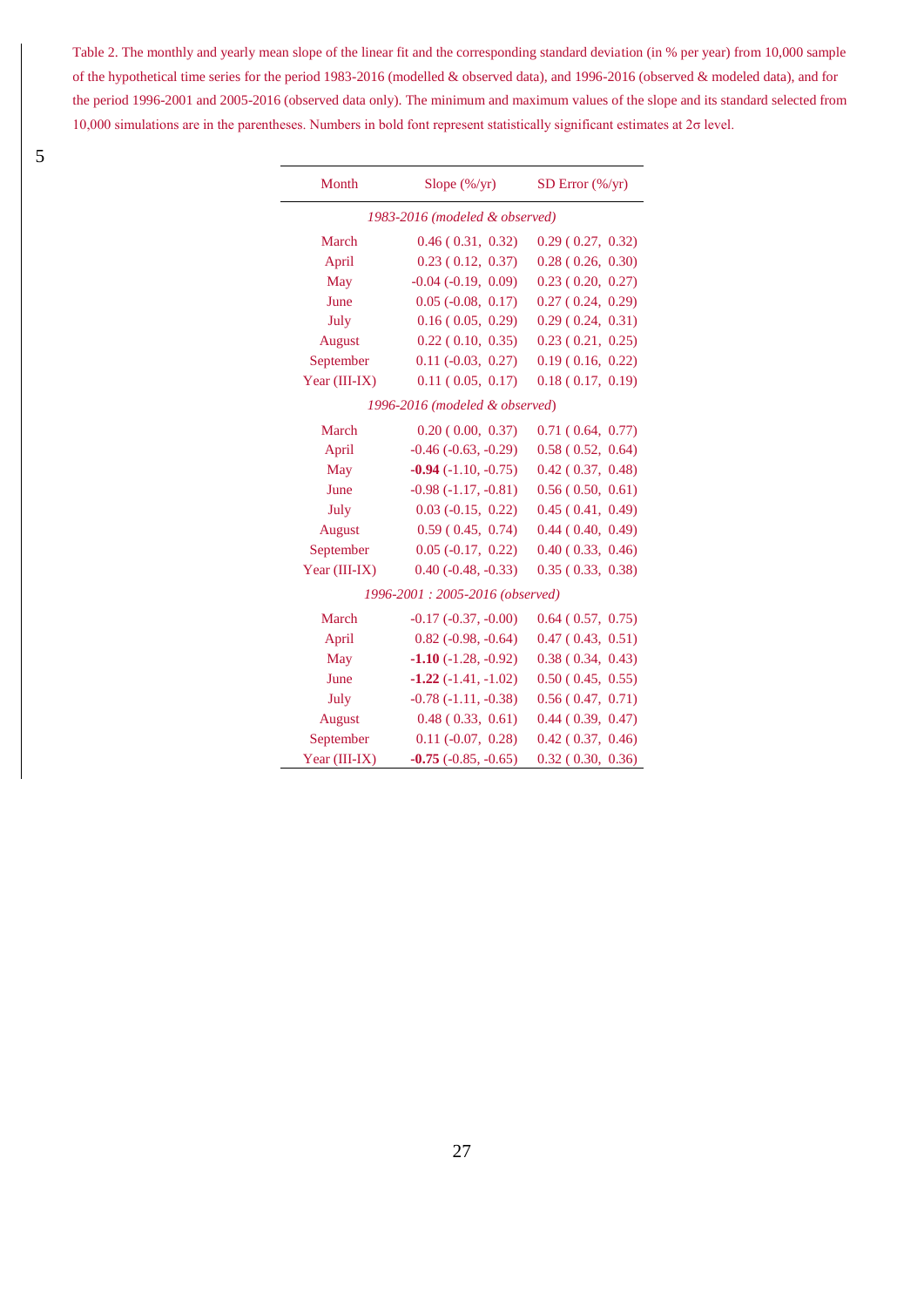

28

**Figure 1. The observing platform at the Polish Polar Station Hornsund (7700'N, 1533'E77<sup>o</sup>00'N, 15<sup>o</sup>33'E). (Photo by P.**  5 **Sobolewski).**

 $\overline{\phantom{a}}$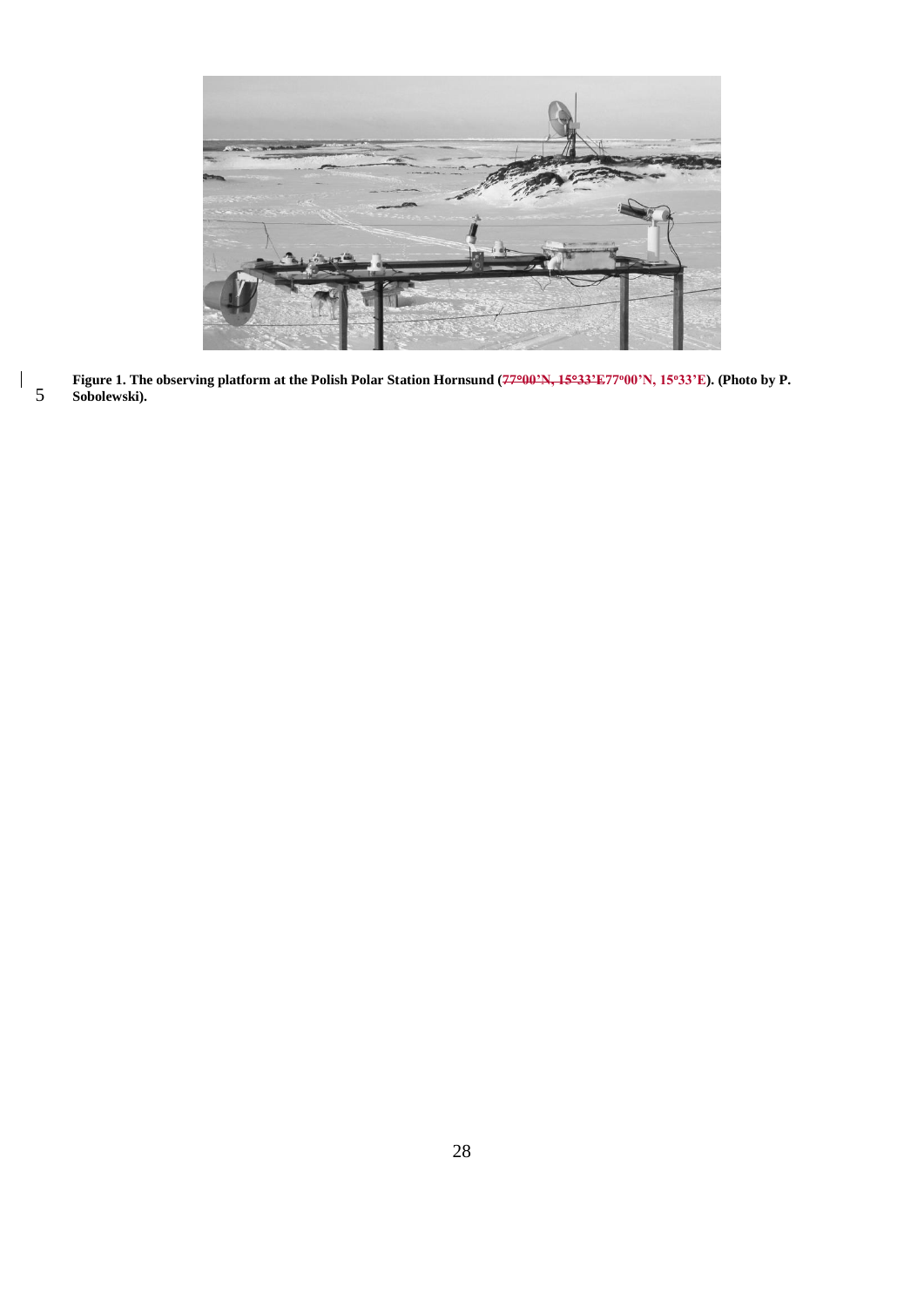

**Figure 2. The calibration constants for the Kipp and Zonen UVS-AE-T biometerinstrument in the period 2005-2016 derived from a comparison of the modeled clear sky doses with the observed ones in cloudless conditions for four solar zenith angle (SZA)**  15 **ranges**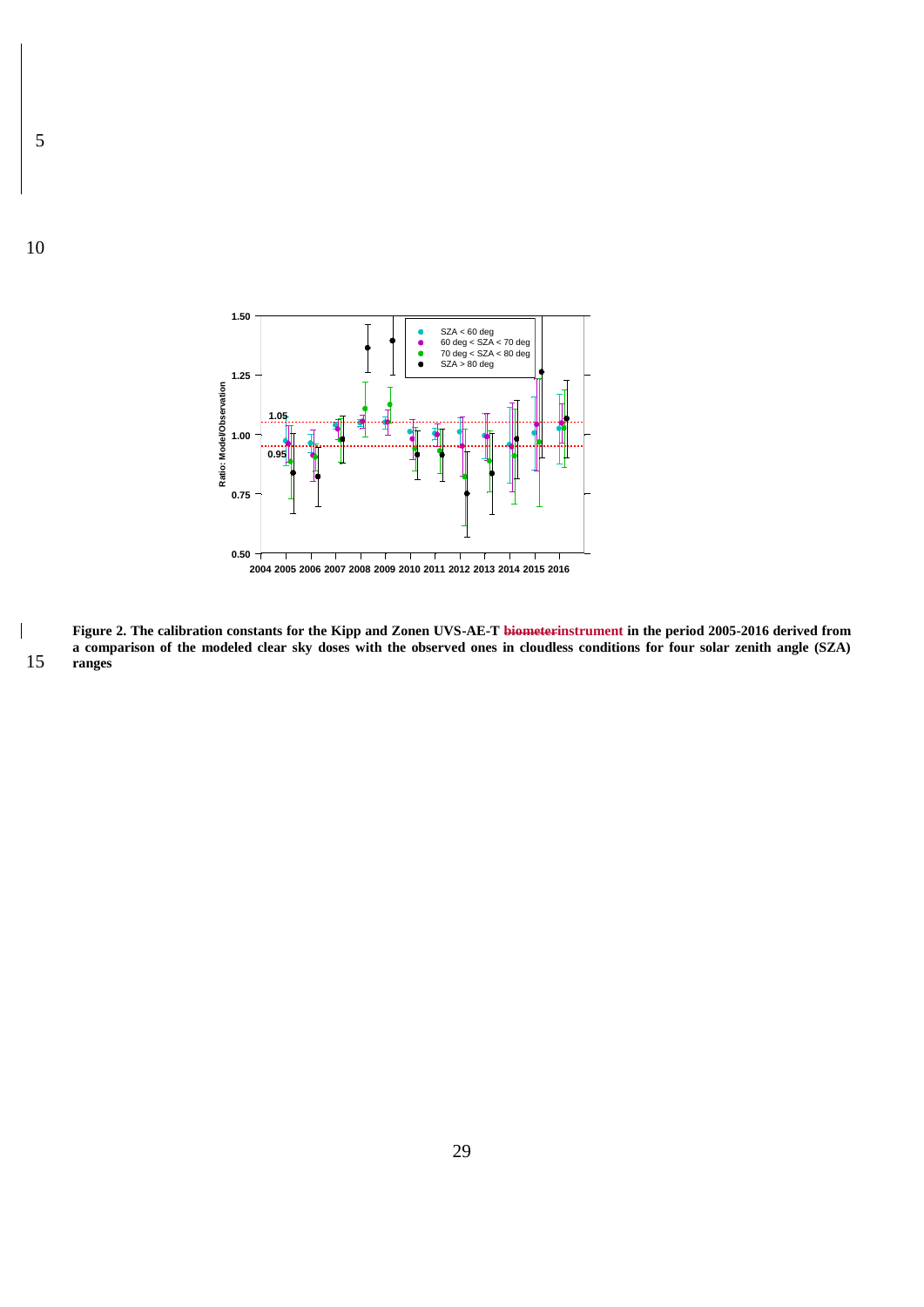



**9.**

**Figure 3. The calibration constants for the prototype of Solar Light instrument in the period 1996-2001 derived from a comparison of the modeled clear-sky doses with fixed aerosols optical depth (0.16 at 340 nm) with the observed ones in cloudless conditions in the March-June period. Full circles and bars represent the mean value and ± 1 standard deviation range in the selected year.**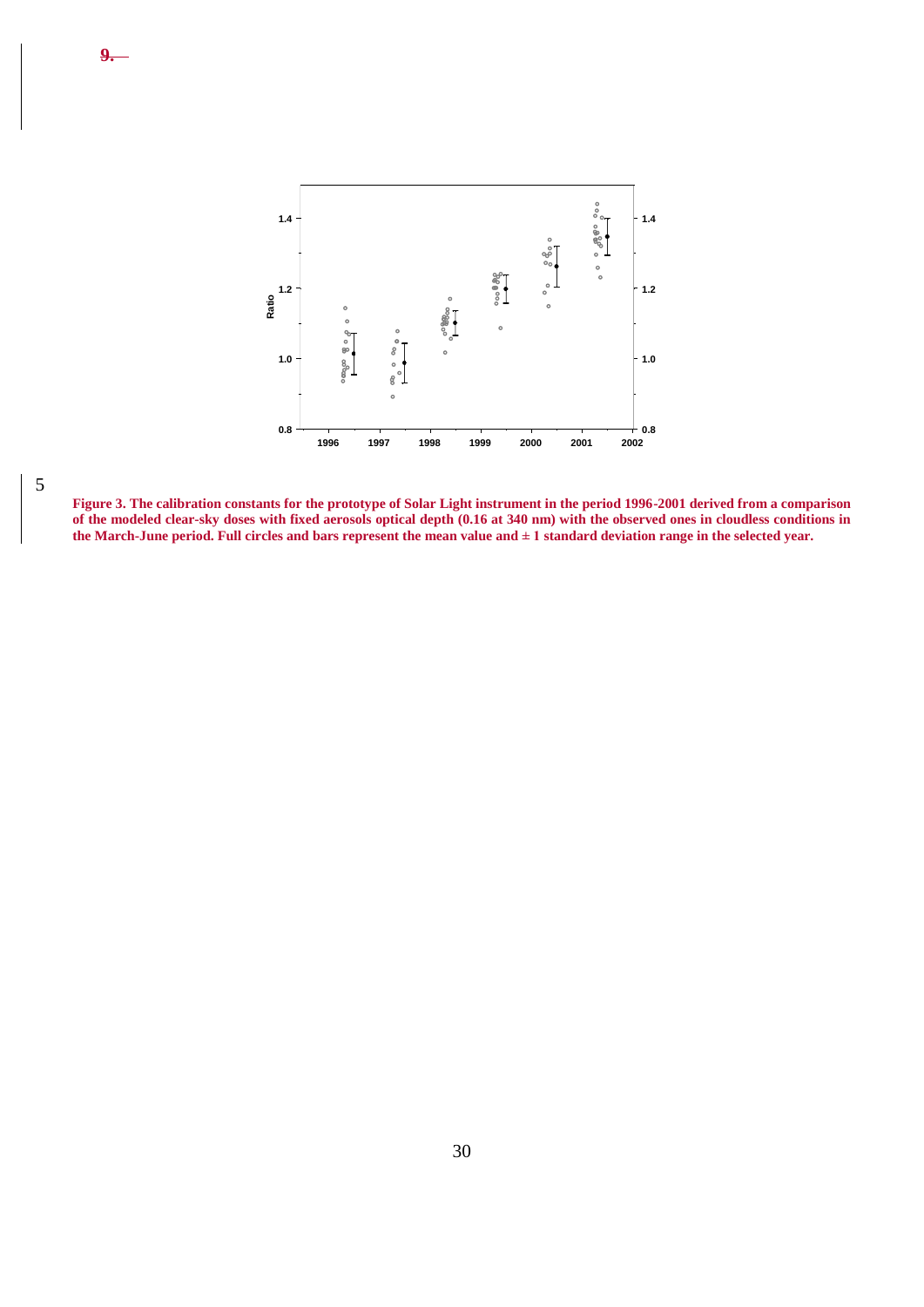

**Figure 4**. **Radiative model simulations of daily erythemal doses for clear-sky conditions in 1996 using observed total ozone, surface albedo, and extreme high and low aerosols monthly optical thickness derived from all CIMEL sunphotometer measurements at Hornsund in the period 2004-2016. Uncertainty is calculated as difference between the extreme daily doses expressed in percent of the mean daily dose.**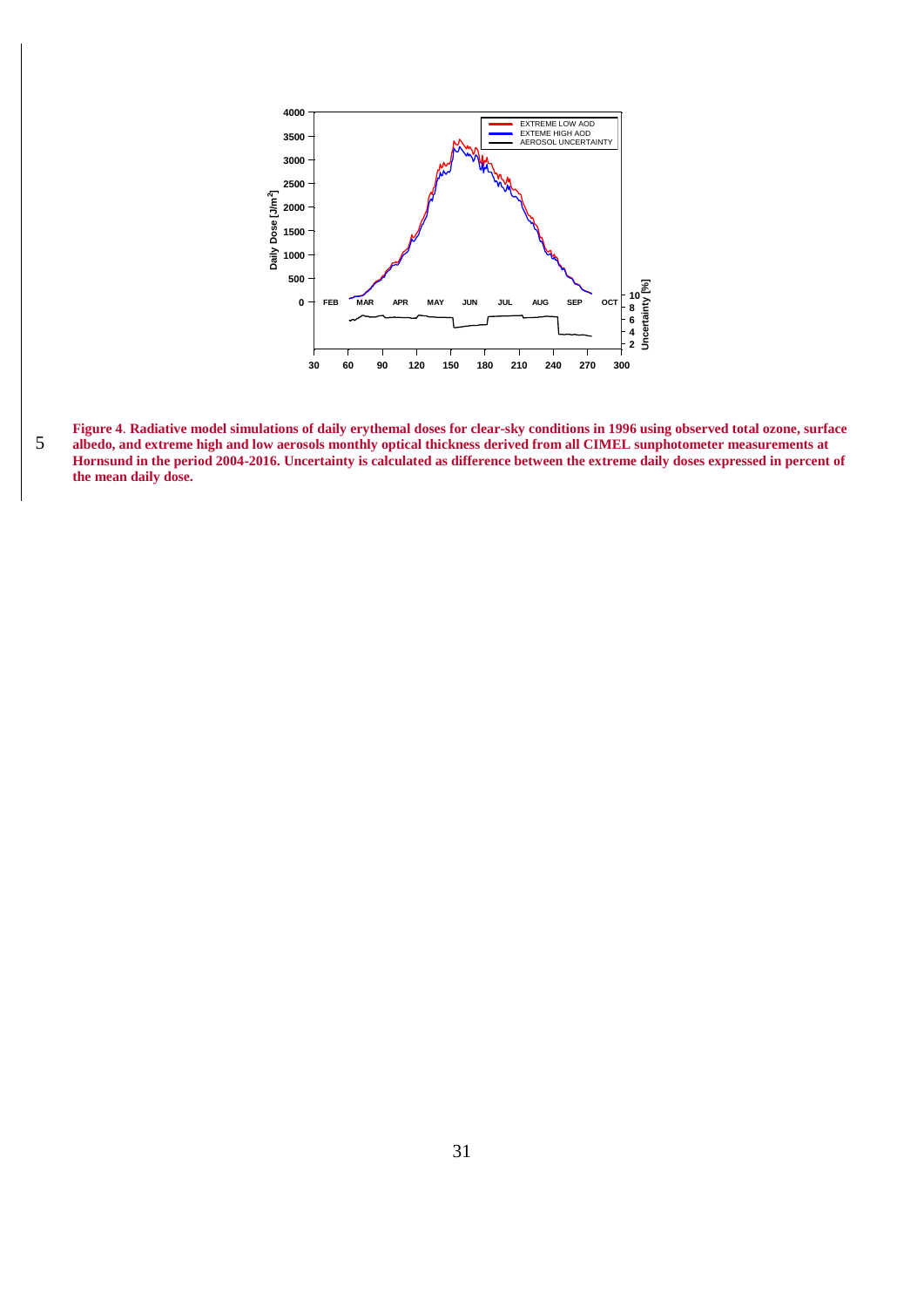

**Figure 5**. **The observed versus modeled erythemal doses: (a) daily doses for the period 2005-2006-2007, (b) daily doses for the period 2009-2010-2011, (c) daily doses for the period 1996-1997-1998, (d) monthly mean daily doses for the periodperiods 1996- 1997-1998, 2005-2006-2007, and 2009-2010-2011.**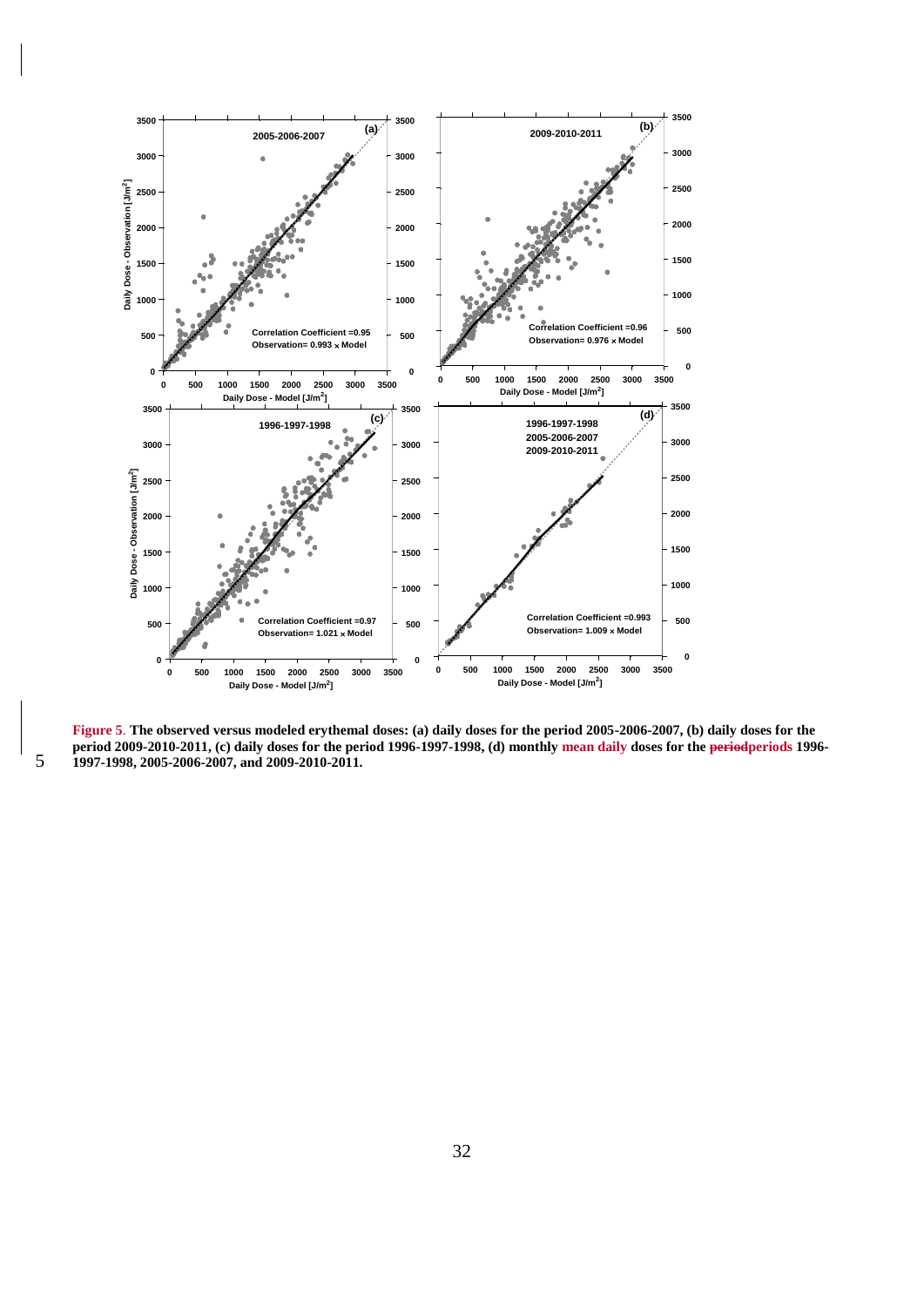10

5



**Figure 6. Time series of normalized deviations of monthly means of daily doses and normalized yearly fractional deviationssum of**  15 **erythemaldaily doses consisting of: observed (openvalues (red circles) and modeled (full), reconstructed values (blue circles) data. The solid curve). Vertical line shows +/- 1 standard deviation. Straight line represents the smoothed data by the LOWESS lowpass filter. linear regression line**. **Dashed curve represents smoothed values by LOWES smoother (Cleveland, 1979)**.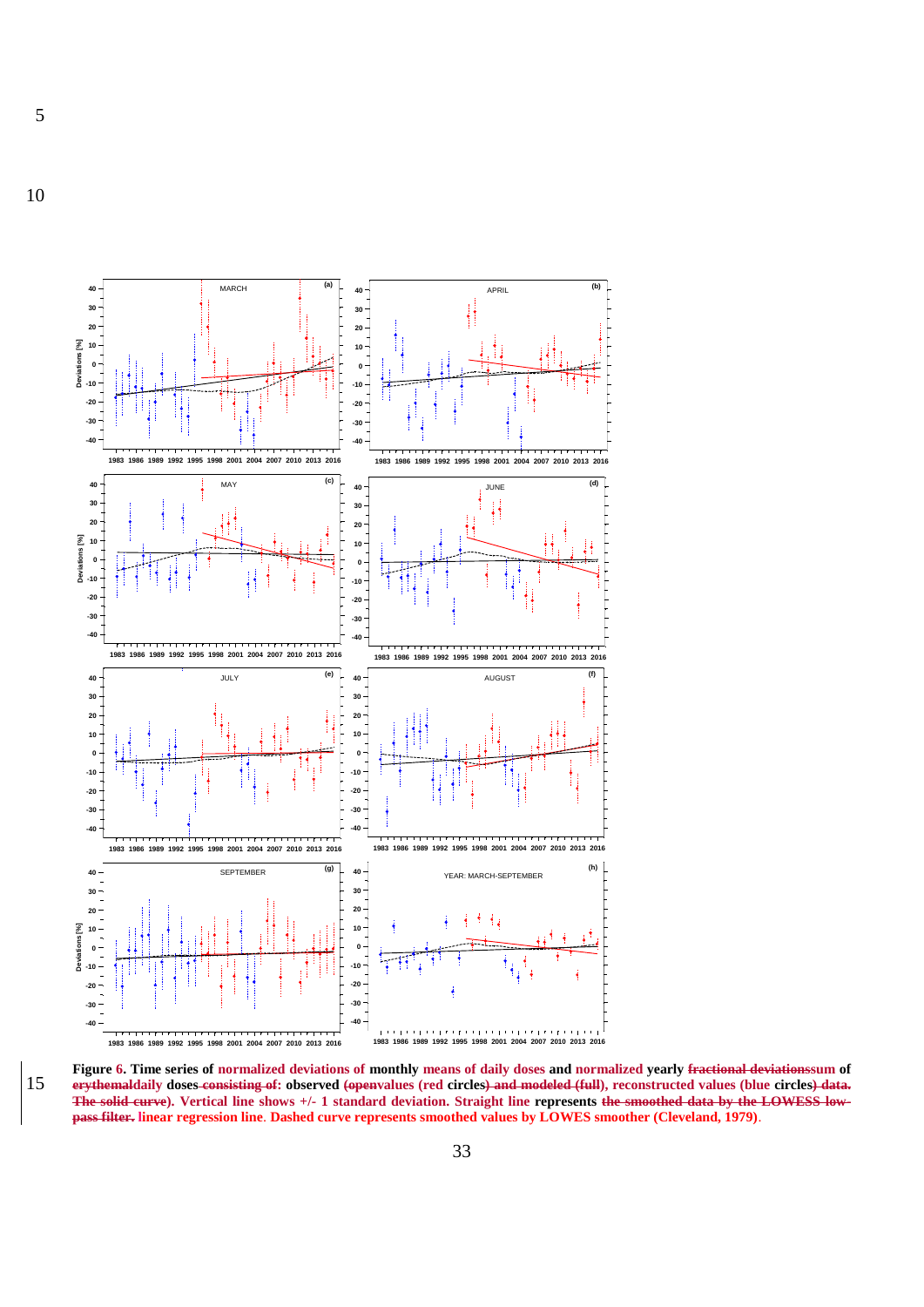

**Figure 7. (a) yearly (March-September) daily sum of erythemal doses in the period 1983-2016: modeled clear-sky values (full**  15 **circles), observed and modeled all-sky values (open circles), and cloud modification factor (CMF, crosses), (b) normalized smoothed deviations (by LOWES smoother, Cleveland, 1979) of the yearly values shown in Fig.7a.**

5